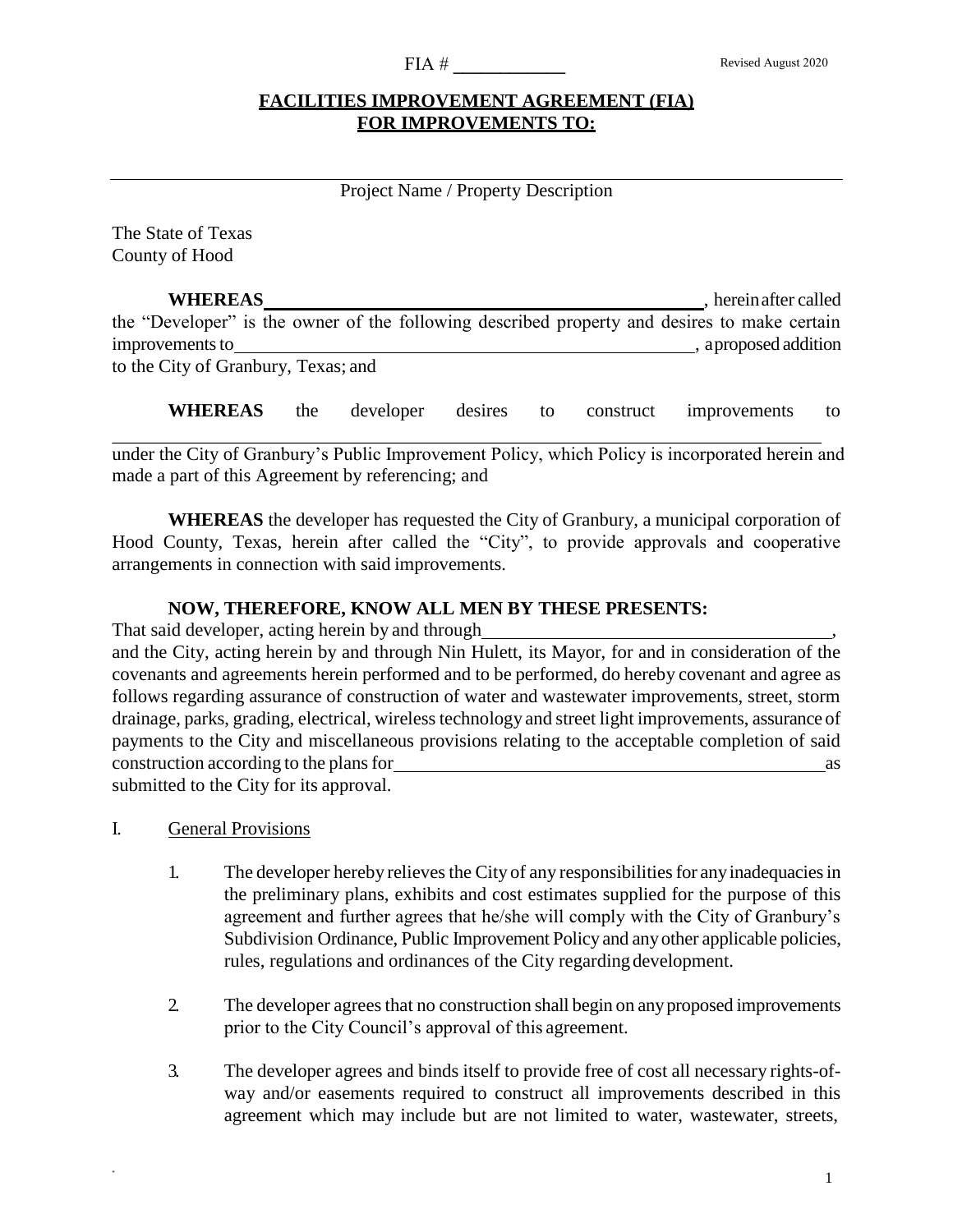sidewalks, electrical, wireless technology, storm drainage, lot grading, street lights and parks.

- 4. The developer agrees to install, adjust or cause to be installed or adjusted, all of the required utilities to serve the development. Prior to construction, the developer will provide the City a list of all utilities that will require relocating, along with assurance that no conflicting construction will take place until the utility relocation and installation has been completed.
- 5. The developer agrees to submit plans and specifications prepared by an approved Professional Engineer, registered in the State of Texas and proficient in Civil Engineering, for the improvements required under this agreement. Such plans shall be in compliance with the policies, ordinances and rules of the City of Granbury, and are subject to approval by theCity.
- 6. The determination as to compliance of the plans and specifications with applicable policies, regulations and criteria shall be the sole responsibilityof the City. Approval of the plans and specifications by the City signifies the City's acceptance of the general design concept and that the minimum criteria appear to be satisfied. Such approval shall not be deemed to be an assumption of responsibility or liability by the City of any negligent act, or omission in the performance of the developer's engineer or in his preparation of such plans and specifications. In this connection the developer shall for a period of two (2) years after the acceptance by the City of the completed construction project indemnify and hold the City and all of its officers, agents, servants and employees harmless from any loss, damage, liability or expense, on account of damage to property and injuries, including death, to all persons which may arise out of any defect, deficiency or negligence of the engineer's designs and specifications incorporated into any improvements constructed in accordance therewith, and the developer shall defend at his own expense any suits or other proceedings brought against the City and its officers, agents, servants and employees, or any of them on account thereof, to pay all expenses and satisfy all judgments which may be incurred by or rendered against them or any of them in connection therewith.
- 7. The developer agrees that design and construction plans shall be submitted according to the requirements set forth herein and any other City standards and/or specifications. Plans for all facilities/improvements shall be submitted on sheets no larger than twenty-four inches by thirty-six inches (24" x 36") and at a scale of one inch equals 40 or 50 feet ( $1'' = 40'$  or 50') horizontally and one inch equals four or five feet  $(1" = 4'$  or 5') vertically.
- 8. The developer's engineer shall submit the following minimum number of plans and specifications to the City during the review phase, construction phase and upon completion of the project. Additional sets may be required for other departments and/or agencies.

\*

a) Four (4) sets of the design plans and two (2) sets of preliminary specifications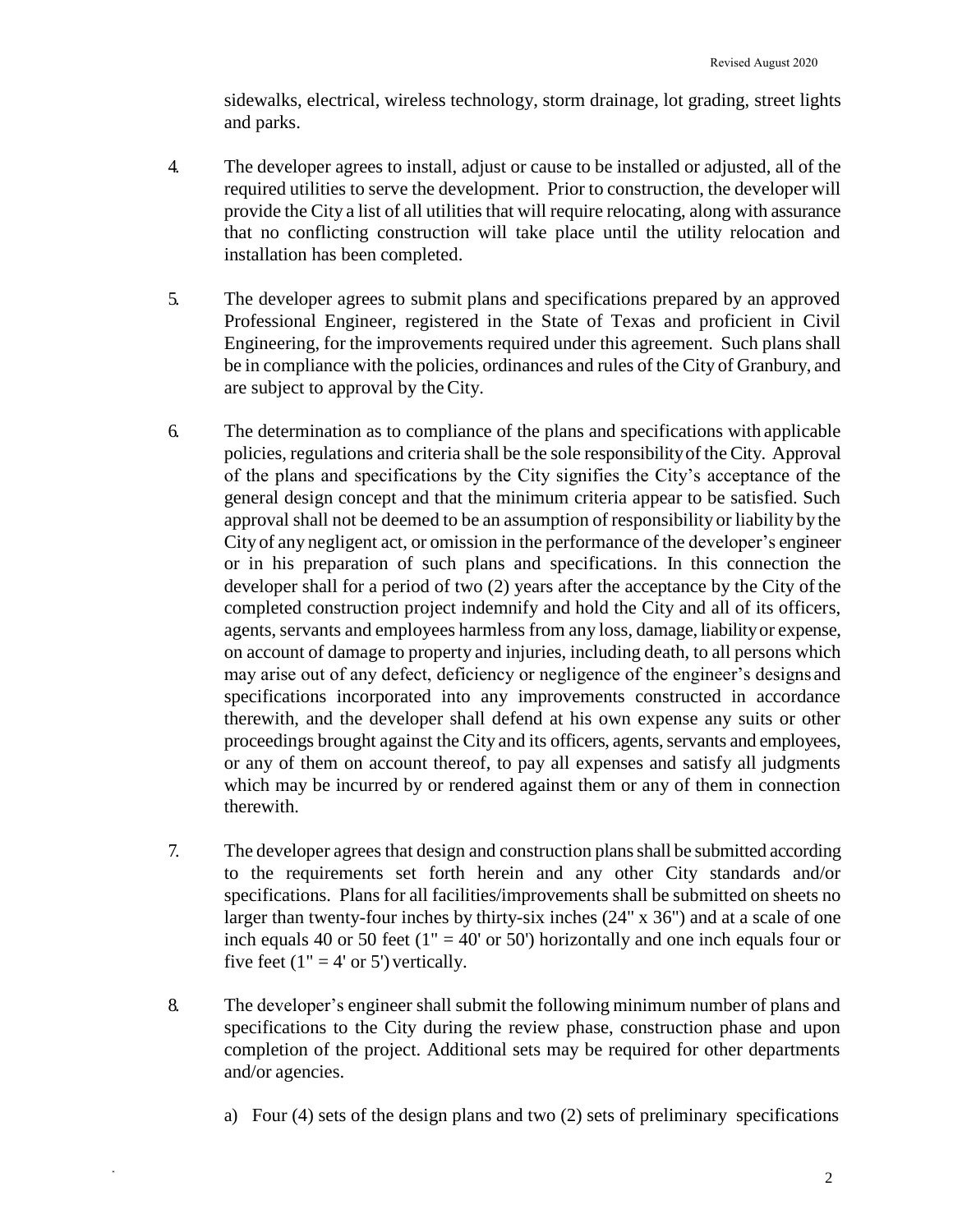each time a submittal is made to the City for review purposes.

- b) Five (5) sets of the approved final construction plans and approved specifications prior to award of the contract: one (1) set  $(24" \times 36")$  and four (4) sets  $(11" \times$ 17").
- c) Two (2) sets (11" x 17") of "as built" construction plans and one (1) set (11" x 17") of "as built" sepias when all the improvements are found to be installed in accordance with the approved plans and prior to acceptance by theCity.
- 9. The developer agrees that all coordination required with public and/or private utility agencies to eliminate conflicts with proposed street grades or underground improvements shall be the responsibility of the developer and/or his engineer. Likewise, coordination with agencies requiring special conditions (i.e., railroads and the Texas Department of Transportation) shall be the responsibility of the developer and/or his engineer.
- 10. The City agrees to provide construction inspection, except for the setting of line and grade stakes for improvements required on all projects regardless of size. The setting of line and grade stakes shall be the responsibility of the developer, except that the City reserves the right to pre-qualify persons and/or firms that are hired to provide this surveying and to check the accuracy of the surveying and the conformance of the stakes to the approved plans.
- 11. The developer agrees to furnish to the City simultaneous with it's execution of this agreement, performance and payment bonds or other security deposit in accordance with Item VI, Security Requirements, Procedures for Obtaining a Contract for the Installation of Improvements in the Public Improvement Policy. These bonds or deposits will be conditioned upon the satisfactory compliance by the developer with all requirements concerning improvements as set forth in this agreement, including, but not limited to, making payments to any persons, firm, corporation or other entity with whom the developer has a direct contractual relationship for the performance of work hereunder.
- 12. Where City financial participation is allowed by the Public Improvement Policy and desired by the developer, the City shall advertise and receive bids on the project. After approval of the bid tabulations and the apparent responsible low bidder, by the City, the developer may award the construction contract. The developer shall not award the contract for the project until such time as he has received written approval from the City to do so. Under this procedure the developer is required to:
	- a) Require the contractor to furnish to the City satisfactory evidence of insurance in accordance with the City's standard requirements of contractors doing work for the City.
	- b) Following the setting of line and grade by a private surveyor hired by the developer, the contractor shall give 48 hours notice to the appropriate City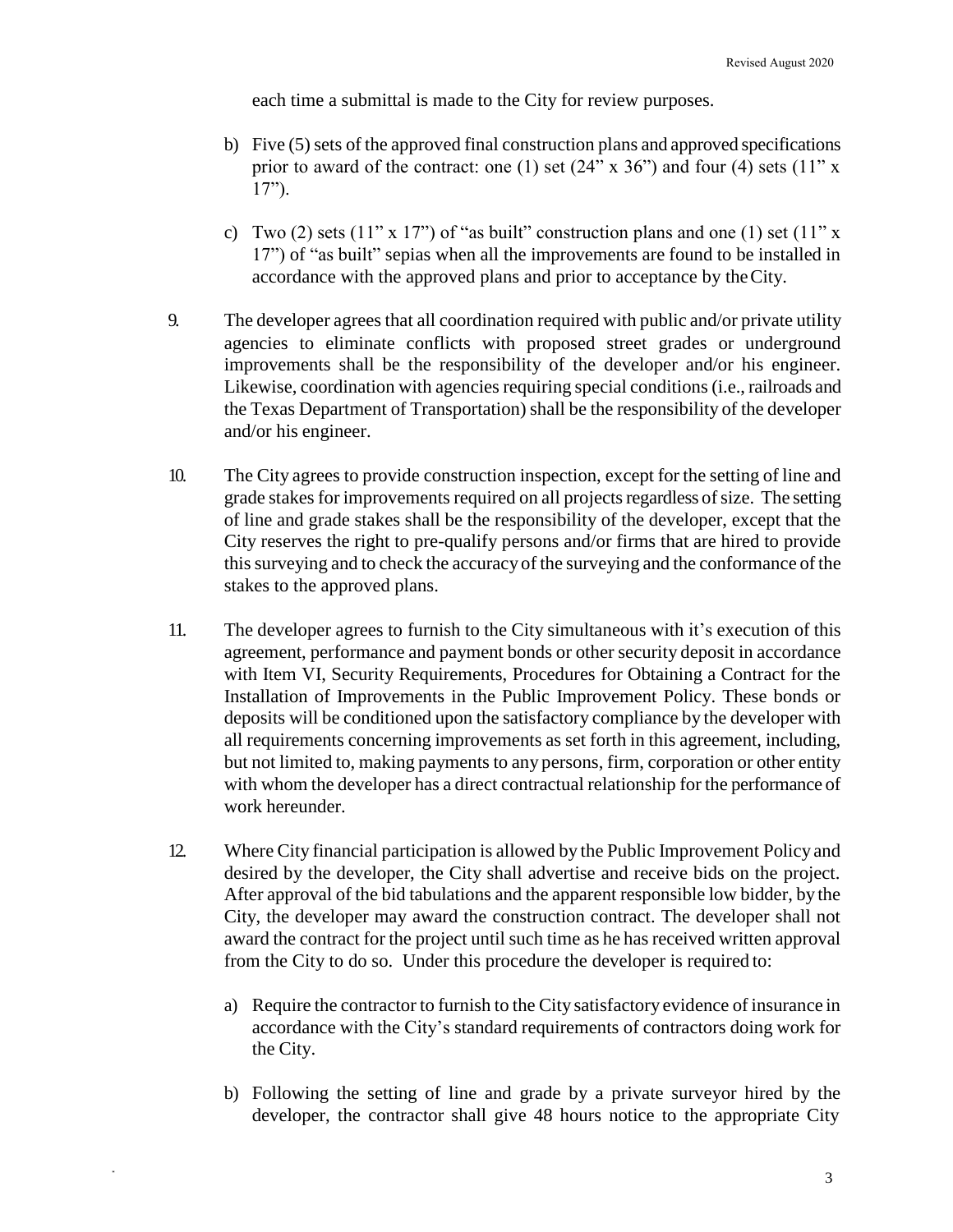department so that inspection personnel will be available. No work shall begin until the assigned inspector gives his consent to proceed.

- c) Any change order to the contract must be approved in writing bythe City.
- d) Except for partial payments as provided below, the City's participation will not become due and payable to the developer until all work has been completed by the contractor and accepted by the City as complete, as evidenced by a letter stating such acceptance, and until the developer has submitted evidence satisfactory to the City that final payment to the contractor has been made, and that all subcontractors and persons furnishing labor and materials have been paid in full and all claims settled. The City's participation shall be based upon actual quantities constructed as measured and calculated by the developer's engineer and approved by the City.
- e) For projects involving City participation and where the participation amount is fully secured by either performance and payment bonds or an equivalent escrow deposit, the developer may request partial payments of the City'sparticipation, based on completed work. All estimates for partial payments shall be approved by the City prior to payment to the developer. The approval of any partial payment shall in no way constitute acceptance of the work, nor in anyway affect the obligations of the developer under this Facilities Improvement Agreement (FIA). Such partial payments may be approved on a monthly basis, and such payment checks will be issued by the City upon receipt of an affidavit executed by the contractor certifying that he had received payment for the accomplished work in accordance with contracts documents.
- 13. Where no City financial participation is allowed by the Public Improvement Policyor where City financial participation is allowed but not desired by the developer, the developer has the option of advertising and awarding his own construction contract to the responsible low bidder or awarding the contract on a negotiated basis. Underthis procedure the developer is required to comply with items a) through e) listed in paragraph 12 above, plus the following:
	- a) The developer shall employ a construction contractor who is approved by the City. This contractor must meet the City's requirements for being registered and bonded to perform work in a public right-of-way.
	- b) Prior to commencing work, the developer shall furnish copies of the contract between the developer and the contractor as required by the City. Upon approved by City officials, the developer will be notified in writing as to when he may commence work.
- 14. When all work required under this agreement has been completed by the contractor and the following items have been accomplished, the City will accept the project as being complete, as evidenced by a letter to the developer stating such acceptance.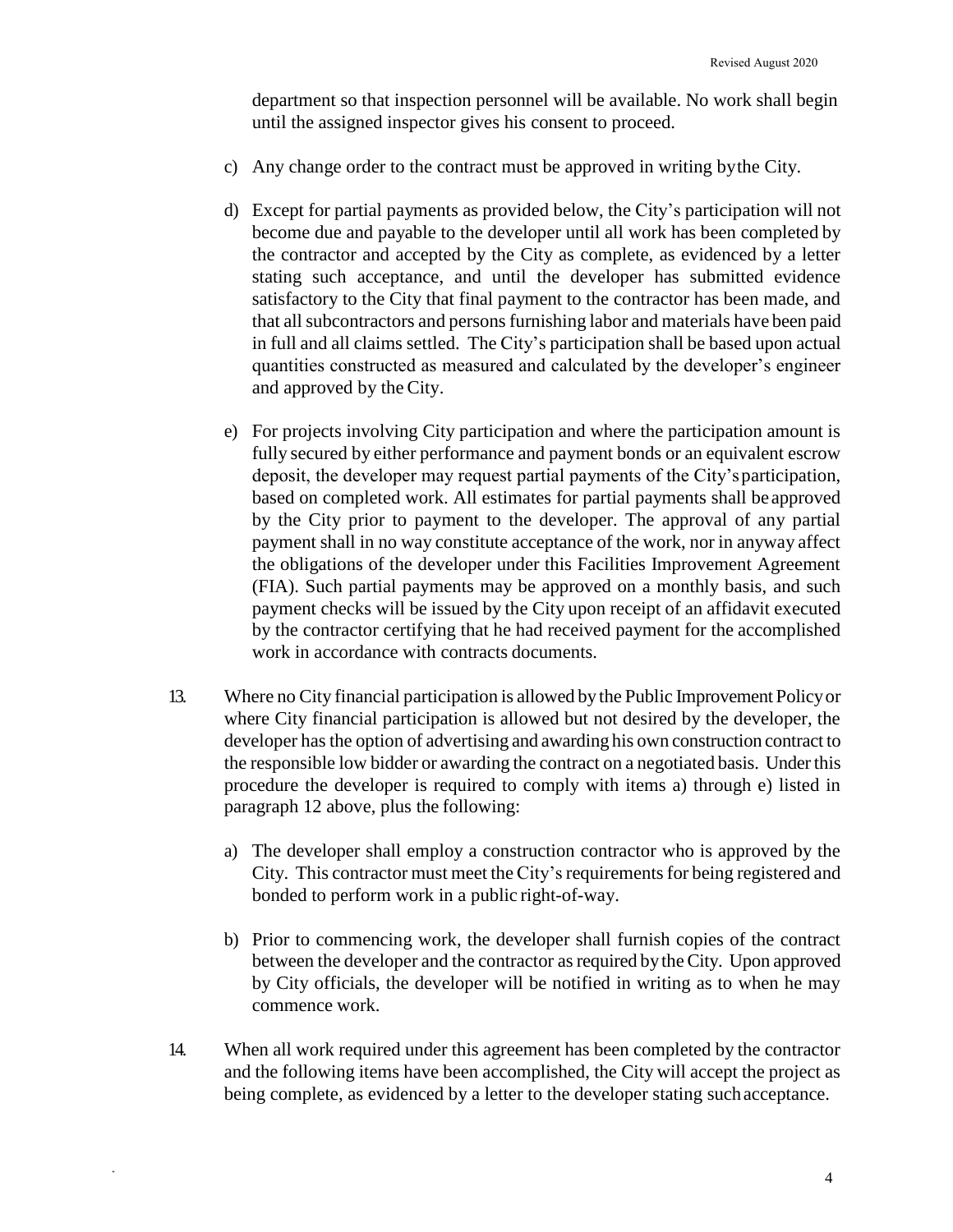- a) A final inspection of all improvements has been accomplished and the resulting 'Punch List' corrected, and
- b) The contractor has provided the City a Maintenance Bond, equal to one hundred percent (100%) of the approved SummaryofCosts contained within the Facilities Improvement Agreement (FIA) as provided bythe developer and approved by the City, indicating that he will be responsible for defects in the project due to faulty materials and/or workmanship for a period of two (2) years from date of final acceptance, and
- c) The developer has submitted evidence satisfactory to the City that final payment to the contractor has been made, and that all subcontractors and persons furnishing labor and materials have been paid in full and all claims settled, and
- d) The standard Letter of Inspection & Acceptance [attached hereto as Exhibit 'H'] submitted by the Developer's Design Engineer and accepted by the City, and;
- e) The required number of "as built" construction plans have been submitted to and accepted by the City.
- 15. The City may require the developer to begin and complete the construction of any improvements included in this agreement when, in its judgment, the improvements are needed for the proper and orderly development of the area. When the City determines that the improvements should be constructed, it shall notify the developer in writing to make arrangements forsaid construction. Within 15 calendar days after receiving the notice, the developer shall make arrangements for constructing the improvements. The developer agrees to complete the improvements covered in the notice within 90 calendar days after having been instructed to do so. It is understood that the developer will initiate the construction of all improvements to conform to its own schedule, except for those improvements which theCitydeems necessaryforthe proper and orderly development of the area. If construction has not been completed within the 90 day period, the City may take whatever action is required to insure prompt completion of the improvements, including but not limited to, awarding a construction contract for the improvements and requiring forfeiture of the performance bond or security deposit to pay all costs resulting from failure of the developer to complete the improvements. Such costs shall include, but not be limited to; construction costs, engineering costs, administrative and legal expenses, damages, etc.

# 16. Normal Working Hours

\*

The Contractor's normal hours for work will be from 7:30 a.m. to 5:30 p.m. any day of the week but Sunday and holidays. Construction before or after these hours will be allowed if it is determined by the Public Works Director that the continuation of work is not disruptive to adjacent property owners.

The Contractor is responsible for scheduling the progression of the work. Normal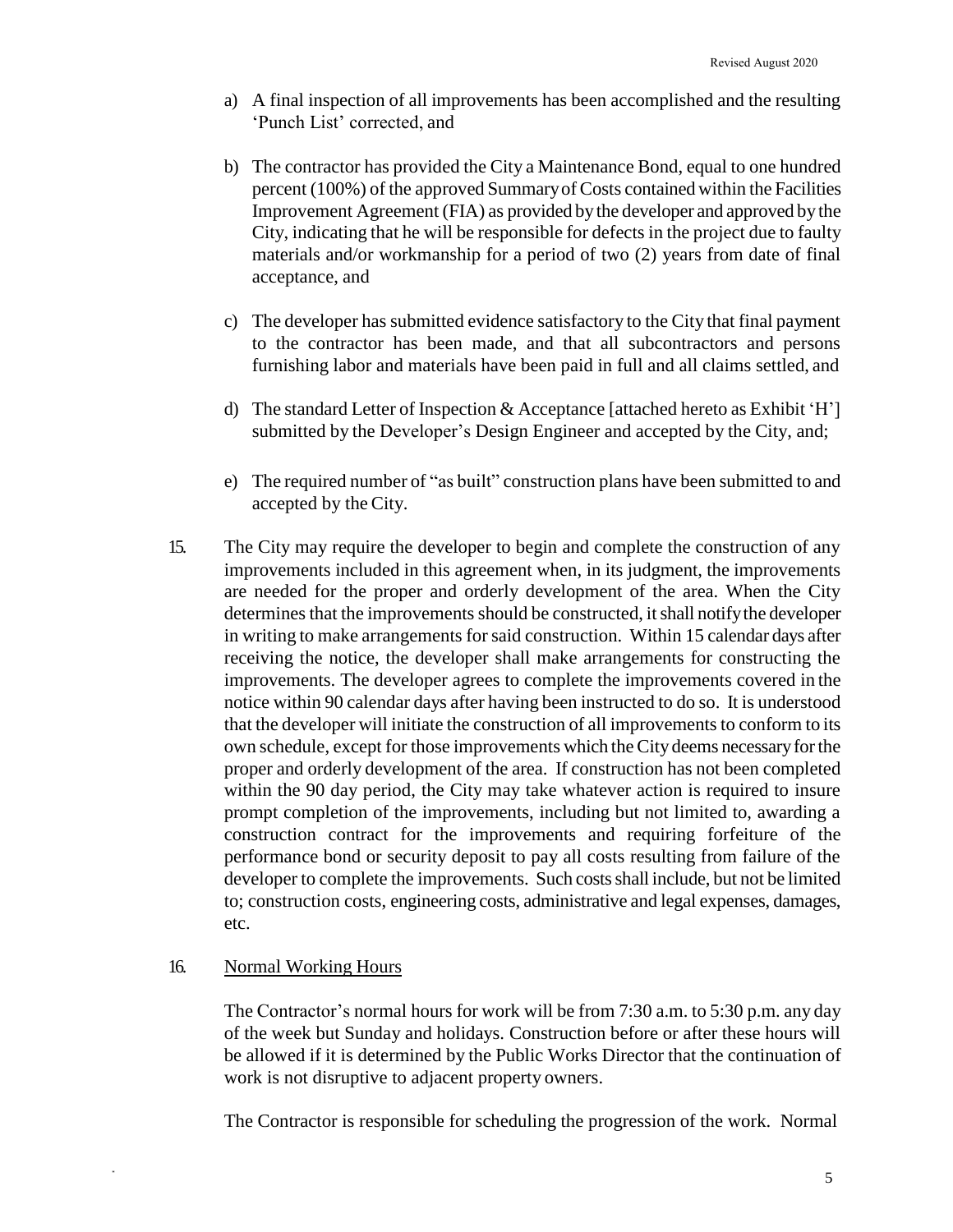City working hours is from 8:00 a.m. to 5:00 p.m., Monday through Friday. This excludes holidays and the normally accepted days of recognition for those holidays. Any work hours other than normal City working hours is "overtime". The City will allow the Contractor to work during hours other than the City's normal working hours provided:

- A) The City has an inspector available to work beyond the City's normal hours,
- B) The Contractor understands and agrees to pay for the overtime incurred by the City's Inspectors at the rate of 2.5 times the hourly salary of the Inspector(s) [Note: There is a four (4) hour minimum on weekends and holidays.],
- C) The Contractor must provide a minimum of 48 hours notice before scheduling overtime.

There are some items of work such as clean up, forming, etc., which may be accomplished without an Inspector present. These items can be accomplished without an Inspector present if agreed to by the Inspector prior to installation.

- 17. By execution of this Agreement, the Developer acknowledges that the City has provided the developer with an explanation and a copyof the "rough proportionality" analysis performed by the City with respect to this development. The developer further agrees, without waiving the right to object to said analysis, that he/she has reviewed the analysis and has had the opportunity to consult with his or her engineer, legal counsel, and/or other consultant regarding its meaning and significance. The "rough proportionality" analysis shall mean the calculation performed by the City Engineer affirming that each exaction requirement to be imposed as a condition of plat approval or permit approval is roughly proportionate to the demand createdby the subdivision or development on the applicable public facilities system of the City, taking into consideration the nature and extent of the development proposed.
- 18. Any work not constructed in accordance with the approved plans or specifications shall be demolished and reconstructed in accordance with the approved plans and specifications, at the sole expense of the developer.

## II. Miscellaneous Provisions

- 1. Title of those Improvements dedicated to the Public
	- a) **Title vests in the City.** Developer agrees to deliver to the City clear and unencumbered title to all public improvements. Upon issuance of a letter of Acceptance, title to all public improvements for the Development shall be vested in the City and Developer relinquishes any right, title or interest in and to such public improvements or any part thereof. It is understood and agreed that the City shall have no liability or responsibility in connection with such public improvements until the Letter of Acceptance is issued.
- 2. Amenities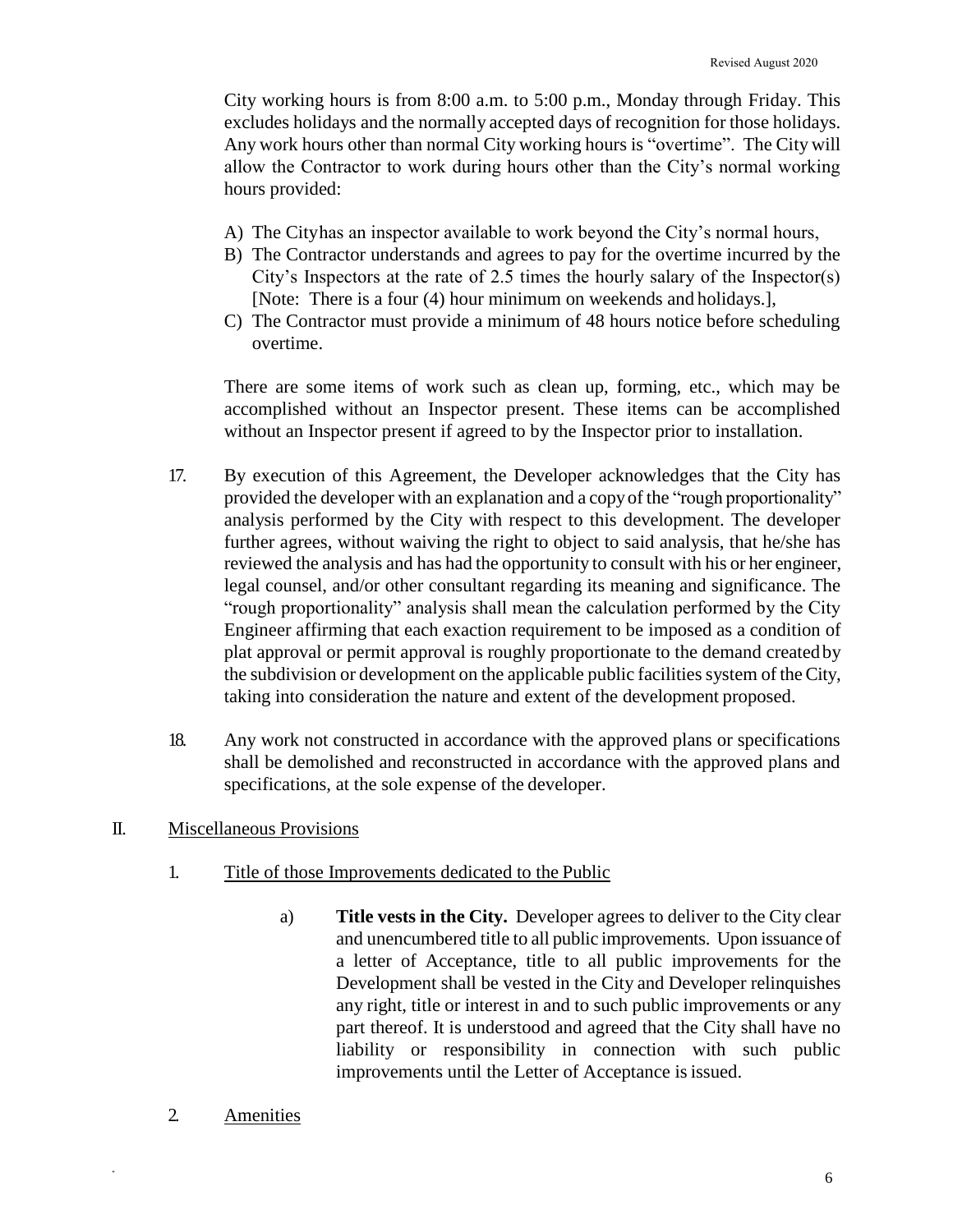It is understood that the Development may incorporate a number of unique amenities and aesthetic improvements such as ponds and lakes, unique landscaping, walls, street furniture, etc., and may incorporate specialty signs and accessory facilities. Developer agrees to accept responsibility for the construction and maintenance of all such amenities until (indefinitely). Only those amenities or specialty items listed in thissection may be constructed within the public right-of-way. The City shall not be responsible for the replacement of these items under any circumstances. Developer, its successors and assigns, agree to indemnify and hold harmless the City fromany and all damage, loss of liability of any kind whatsoever by reason of injury to property or third persons occasioned by the location of these amenities within the public right-of-way, and Developer, its successors and assigns, shall defend and protect the City against all such claims and demands.

#### 3. Public Facilities to be Provided by the City

The City makes no guarantee that water supply or wastewater treatment capacity will be available at any particular time or place, it being fully understood by both parties hereto that the ability of the City to supply water and wastewater services is subject to the City's water and wastewater system capacity. The City shall be the sole judge of the availability of such capacity to supply such water and/or wastewater services, provided, however that the City will use its best efforts to ensure that said water supply and wastewater treatment capacity is available.

#### 4. Erosion Control

During construction of the Development and after the streets have been installed Developer agrees to keep the streets free from soil build-up. Developer agrees to use soil control measures such as hay bales, silt screening, hydromulch, etc., to prevent soil erosion. It will be Developer's responsibility to present to the City Engineer a soil control development plan that will be implemented forthis Development. When, in the opinion of the City Engineer, there is sufficient soil build-up on the streets or other drainage areas, the City shall give written notice to Developer, and Developer will have seventy-two  $(72)$  hours to clear the soil from the streets or affected areas. If Developer does not remove the soil from the streets within seventy-two (72) hours, the Citymay cause the soil to be removed either by contract or City forces and place the soil within the Development at Developer's expense. All expenses must be paid to the City prior to acceptance of Development.

## 5. Mowing

\*

Developer shall be responsible for mowing all grass and weeds and otherwise reasonably maintain the aesthetics of all land and lots in the Development, which have not been sold or leased to third parties. The Citymayabate the nuisance, charge the costs to Developer, and assess a lien against the property if Developer violates the provisions of the Granbury Municipal Code.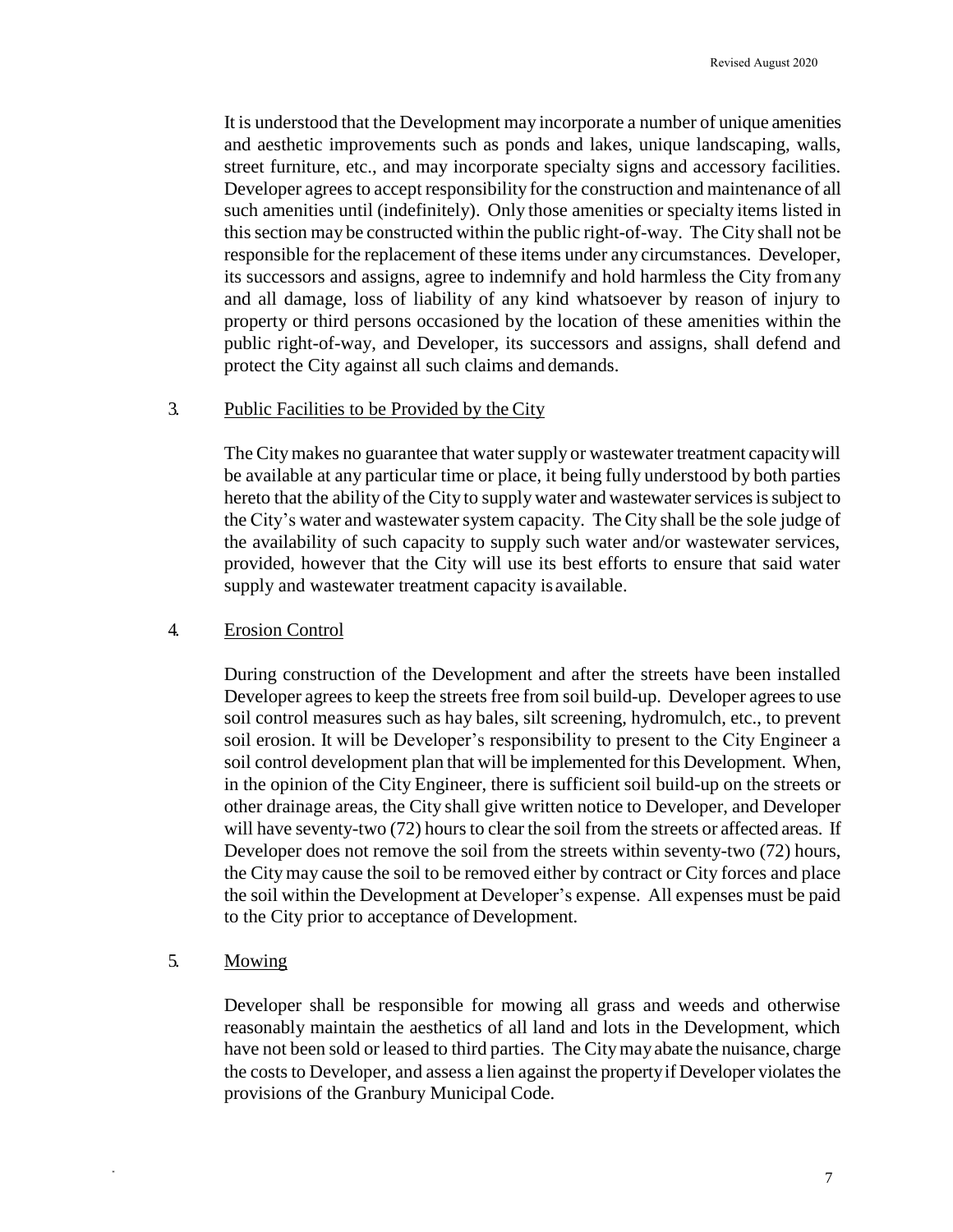## 6. Law Compliance

Developer agrees to comply with all federal, state, and local laws and all development regulations that are applicable to this Development.

#### 7. Venue

Venue for any action brought hereunder shall be in Hood County, Texas.

#### 8. Assignment

This Agreement or any part hereof or any interest herein shall not be assigned by Developer without the express written consent of the City Manager, which consent shall not be unreasonably withheld.

#### 9. Waiver

Developer expressly acknowledges that by entering into this Agreement, Developer, its successors, assigns, vendors, grantees, and/or trustees, shall never construe this Agreement as waiving any of the requirements of the City's Zoning or Subdivision regulations or any other ordinance of the City, except as herein agreedupon.

#### 10. Amendments

This Agreement may be changed or modified only with the written consent of Developer and the City Council of the City.

#### 11. Liens and Assessments

In the event Developer fails to comply with any of the provisions of this Agreement, the City shall be authorized to cease issuance of any further Certificates of Occupancy or Building Permits on property owned by Developer, and the City shall be further authorized to file this instrument in the Mechanic's Lien records of Hood County as a Mechanic's Lien against Developer's property; and, in the alternative, the City shall be authorized to levy an assessment against Developer's property for any improvements made by the City in accordance with applicable statelaw.

#### 12. Continuity

This Agreement shall be a covenant running with the land and shall be binding upon Developer, its successors, heirs, assigns, grantees, trustees and/orrepresentatives.

#### 13. Severability

\*

The provisions of the Agreement are severable and, in the event any word, phrase, sentence, paragraph, section or other provision of this Agreement, or the application thereof to any person or circumstance, shall ever be determined by a court of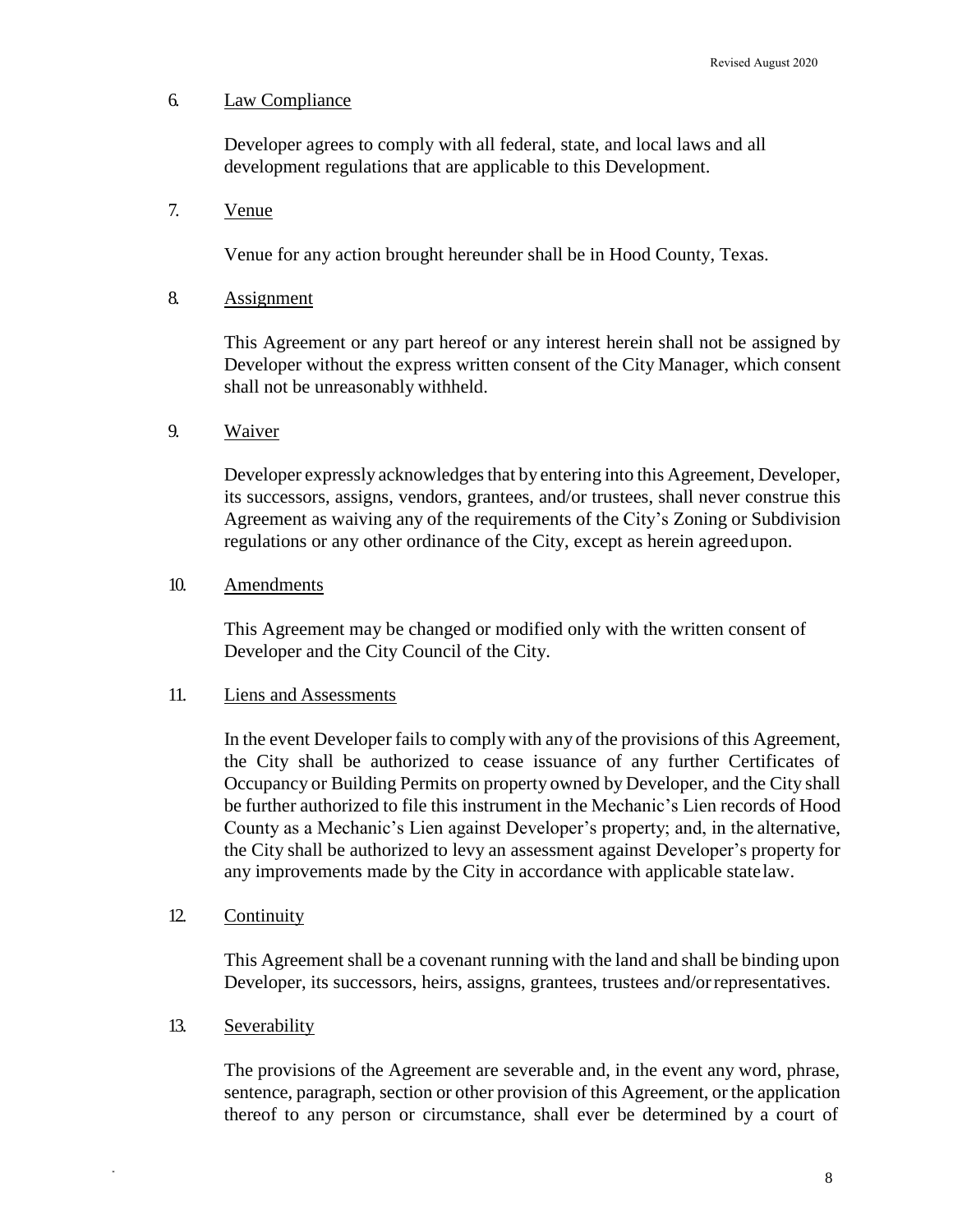competent jurisdiction to be invalid, illegal, or unenforceable for any reason, the remainder of this Agreement shall remain in full force and effect and the application thereof to any other person or circumstance shall not be affected thereby. The invalid, illegal, or unenforceable provision shall be rewritten by the parties to this Agreement to accomplish the parties' original intent as nearly aspossible.

#### 14. Termination and Release

Upon the following events, this Agreement shall terminate and become null and void:

- 1.) The satisfactory completion of the construction of all facilities by Developer; 2.) The standard Letter of Inspection & Acceptance submitted by the
- Developer's Design Engineer [See Exhibit 'H'], and
- 3.) The submission of the final As-Build Drawings by the Developer's Engineer, including the digital copy of the As-Build Drawings (\*.pdf and AutoCAD Drawings on the proper coordinate system), and;
- 4.) The required maintenance guarantee has been provided
- 5.) The final acceptance by the City of all requirements of this Agreement which shall be done in writing by the City's issuance of the 'Letter of Acceptance'.

#### 15. Hold Harmless Agreement

\*

a) LIABILITY FOR DESIGN. APPROVAL BY THE CITY ENGINEER OR OTHER CITY EMPLOYEE OF ANY PLANS, DESIGNS OR SPECIFICATIONS SUBMITTED BY DEVELOPER PURSUANT TO THIS CONTRACT SHALL NOT CONSTITUTE OR BE DEEMED TO BE AN ASSUMPTION OF RESPONSIBILITY AND LIABILITY BY THE CITY OR A RELEASE OF THE RESPONSIBILITY AND LIABILITY OF DEVELOPER, ITS ENGINEER, EMPLOYEES, OFFICERS OR AGENTS FOR THE ACCURACY AND COMPETENCY OF THEIR DESIGN AND SPECIFICATION FOR THE IMPROVEMENTS, IT BEING THE INTENT OF THE PARTIES THAT APPROVAL BY THE CITY ENGINEER SIGNIFIES THE CITY'S APPROVAL OF ONLY THE GENERAL DESIGN CONCEPT OF THE IMPROVEMENTS TO BE CONSTRUCTED. IN THIS CONNECTION, DEVELOPER SHALL FOR A PERIOD OF TWO (2 YEARS AFTER THE ACCEPTANCE BY THE CITY OF THE IMPROVEMENTS, INDEMNIFY AND HOLD HARMLESS THE CITY, ITS OFFICERS, AGENTS, SERVANTS AND EMPLOYEES, FROM ANY LOSS, DAMAGE, LIABILITY, CLAIM,OBLIGATION, PENALTY, CHARGE, COST OR EXPENSE INCLUDING PROPERTY DAMAGE, PERSONAL INJURY OR DEATH TO ANY AND ALL PERSONS WHICH MAY ARISE OUT OF ANY DEFECT, DEFICIENCY OR NEGLIGENCE OF THE DEVELOPER'S ENGINEER'S DESIGNS, PLANS AND SPECIFICATIONS INCORPORATED INTO ANY OF THE IMPROVEMENTS WETHER OR NOT SUCH LOSS, CLAIM, LIABILITY, OBLIGATION,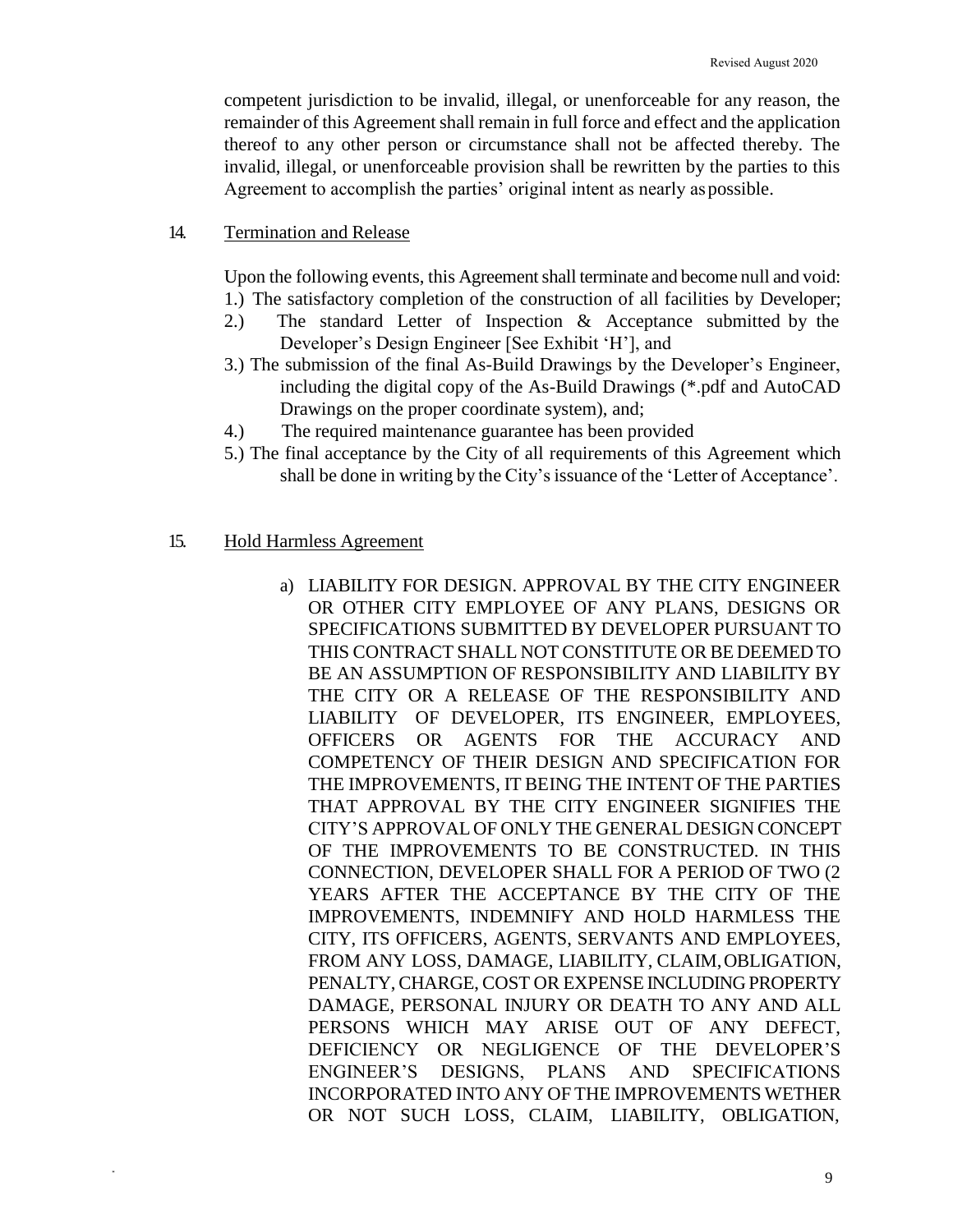PENALTY, CHARGE, COST OR EXPENSE IS CAUSED IN PART BY THE CITY, ITS OFFICERS, AGENTS, SERVANTS OR EMPLOYEES, AND THE DEVELOPER SHALL DEFEND AT ITS OWN EXPENSE ANY SUITS OR OTHER PROCEEDINGS BROUGHT AGAINST THE CITY, ITS OFFICERS, AGENTS SERVANTS OR EMPLOYEES OR ANY OF THEM, ON ACCOUNT THEREOF, AND SHALLPAY ALL EXPENSES (INCLUDING WITHOUT LIMITATION REASONABLE FEES AND EXPENSES OF ATTORNEYS, EXPERT WITNESSES AND CONSULTANTS) AND SATISFY ALL JUDGMENTS WHICH MAY BE INCURRED BY OR RENDERED AGAINST THEM IN CONNECTION HEREWITH.

b) **LIABILITY FOR CONSTRUCTION, USE, ETC.** DEVELOPER COVENANTS AND AGREES TO INDEMNIFY AND DOES HEREBY INDEMNIFY, HOLD HARMLESS AND DEFEND THE CITY, ITS OFFICERS, AGENTS, SERVANTS AND EMPLOYEES, FROM AND AGAINST ANY AND ALL CLAIMS OR SUITS FOR PROPERTY DAMAGE OR LOSS AND/OR PERSONAL INJURY, INCLUDING DEATH TO ANY AND ALL PERSONS, OF WHATSOEVER KIND OR CHARACTER, WHETHER REAL OR ASSERTED, (INCLUDING, WITHOUT LIMITATION, REASONABLE FEES AND EXPENSES OF ATTORNEYS, EXPERT WITNESSES AND OTHER CONSULTANTS), ARISING OUT OF OR IN CONNECTION WITH, DIRECTLY OR INDIRECTLY, THE CONSTRUCTION, MAINTENANCE, OCCUPANCY, USE EXISTENCE OR LOCATION OF THE IMPROVEMENTS, WHETHER OR NOT CAUSED, IN WHOLE OR IN PART, BY THE NEGLIGENCE OF THE CITY, ITS OFFICERS, AGENTS, SERVANTS OR EMPLOYEES, AND SHALL FURTHER BE LIABLE FOR INJURY OR DAMAGE TO CITY PROPERTY, ARISING OUT OF OR IN CONNECTION WITH ANY AND ALL ACTS OR OMISSIONS OF DEVELOPER, ITS OFFICERS, AGENTS, SERVANTS, EMPLOYEES, CONTRACTORS, SUBCONTRACTORS, LICENSEES, INVITEES, OR TRESPASSERS.

#### III. Water and/or Wastewater Improvements byDeveloper

- 1. The developer agrees and binds itself to provide all water and/or wastewater improvements required to provide necessary service to the development. An approach main and its appurtenances, if required, must be capable of providing water and/or wastewater service to the development, from a point in the existing water and/or wastewater system that has adequate capacity.
- 2. The developer agreesto install or cause to have installed the water and/or wastewater improvements shown on the attached Exhibits "A" and/or "B", in accordance with plans and specifications prepared by the developer's engineer and approved by the City.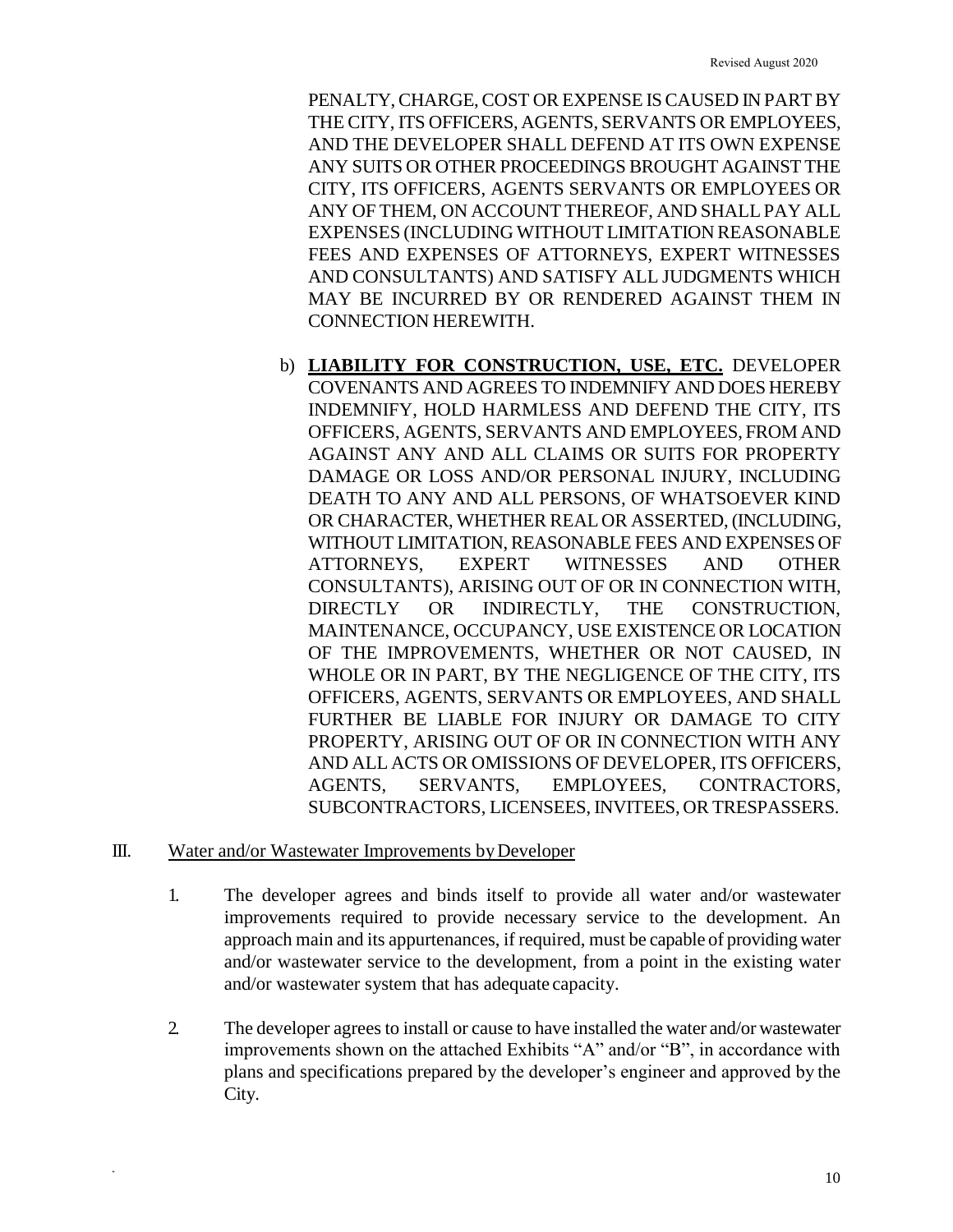- 3. The developer agrees that water and/or wastewater improvements installed in conformance with this agreement shall be constructed at the locations and to the line and grade established in the approved final construction plans. It is the responsibility of the developer and his/her contractors to perform all construction in accordance with the approved construction plans and specifications. Any change in design required during construction shall be made by the Engineer whose seal and signature are shown on the plans.
- 4. The developer agreesthat the Standard Specificationsfor Public Works Construction, North Central Texas Council of Governments, are hereby adopted by reference, unless the City has adopted stricter standards which shall prevail, and made part of this agreement, which shall be controlling in construction and installation of all improvements required herein.

## 5. Distribution of Cost

- a) The developer shall be responsible for one hundred percent (100%) of the cost of installing all standard water and/or wastewater improvements required by this agreement. Minimum water main pipe size shall be eight inches (8") in diameter or such larger size as may be necessary to properly serve the proposed development. Minimum wastewater main pipe size shall be eight inches (8") in diameter, or such larger size as may be necessary to properly serve the proposed development.
- b) In the event that the City's Master Water/Wastewater Plan, Capital Improvements Plan or the City approved developer's comprehensive water and/or wastewater facilities study indicate that larger sized water and/or wastewater improvements are needed, than those required to provide exclusive service to the proposed development, for ultimate growth considerations, the developer shall be responsible for one hundred percent (100%) of the cost of all improvements designed to provide exclusive service to the proposed development beyond the minimum 8" size. Should the City elect to install larger facilitiesthan indicated to be necessaryforthe exclusive service to the development, the additional incremental cost shall be borne by the City based on the unit prices contained in the lowest responsible bid received from a qualified bidder.
- c) The developer shall be responsible for one hundred percent (100%) of the cost of installation of all water and/or wastewater services to each proposed or existing lot or tract within the development.
- d) No permanent structures shall be constructed over an existing water main or an existing wastewater main or lateral. In the event that the developer desires to construct a permanent structure over an existing water and/or wastewater facility, the developer shall be responsible for the total cost of relocating the existing facility.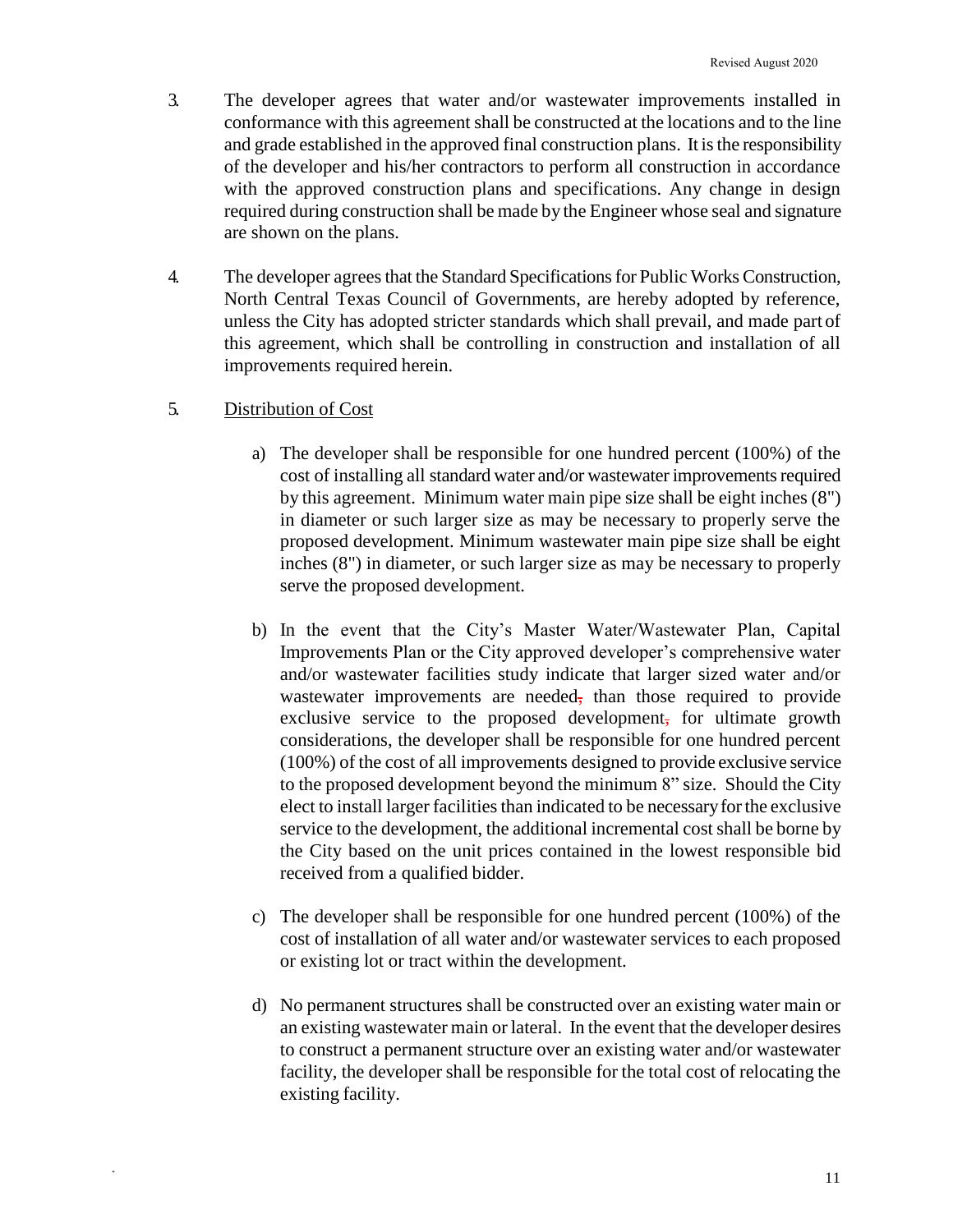- e) In those situations where the construction of water main transmission facilities or wastewater collector main facilities are not economicallyfeasible, the developer may petition the City to construct water supply facilities and/or package wastewater treatment facilities or water/wastewater pumping facilities, and, subject to the approval of the City Manager and the City Council, construct same.
	- 1) When the special facilities are designed to provide service exclusively to the development, the developer shall be responsible for one hundred percent (100%) of the cost of such facilities. In the event that the City requires larger facilities be constructed to provide service to other areas, the developer shall be responsible for the portion which represents the cost of constructing facilities to provide exclusive service to the proposed development and the City shall be responsible for the remainder of the cost. In the event City funds are not available, the developershall install those special facilities as are required to provide service to the proposed development and are consistent with the adopted minimum standards.
	- 2) The special facilities statement shall not be construed as requiring the City to provide water and/or wastewater service to areas where normal service is not immediately or economically available. Rather, it is intended to permit an equitable method of providing such water and/or wastewater service where the best interests of the City will be served by the use of such facilities.
- f) The developer shall pay a construction inspection and materials testing fee established pursuant to the City of Granbury Fee Schedule, as amended. The construction inspection, all required deposits, and materials testing fees shall be submitted as a cash deposit together with the signed Facilities Improvement Agreement (FIA) to the Director of Community Development. This amount may be adjusted by the City, upon written request by the developer, to conform to the actual construction cost upon completion and acceptance of the water and/or wastewater improvements, provided the difference is greater than twenty-five dollars(\$25.00).
- g) The City shall assume a share of the cost of the water and/or wastewater improvements only if funds are available for such participation. In the event that no funds are available for City participation, the developer shall award the contract and deposit with the City cash or a bond in the amount of the total construction cost of the facility.
- 6. The following special cost distribution conditions shall be in lieu of, shallsupersede and shall prevail over any of the standard cost distribution provisions, which may be in conflict herewith.
	- a) None in this agreement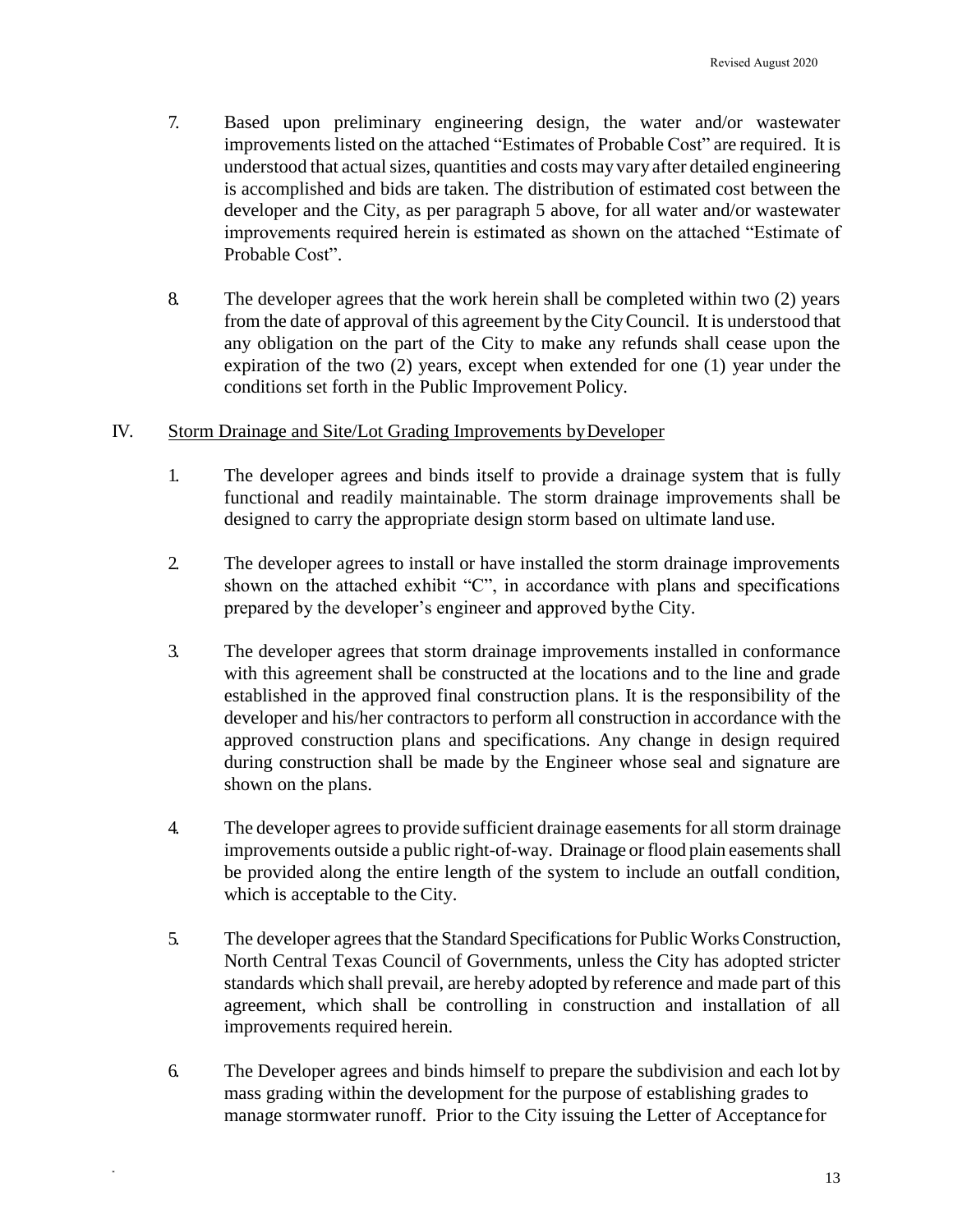the Improvements and Facilities contained herein, all lots within the development shall be graded within 6" (six inches) vertically of its final pad elevation based on the overall site grading plan as designed by the Developer's Engineer and accepted by the City Engineer. Final building site grading standards are presented in Section 3.6 of the City of Granbury, Subdivision Ordinance.

- 7. Distribution of Cost
	- a) Residential Subdivisions or Additions.
		- 1) Where a storm drainage pipe is installed, the developer shall dedicate athis own expense a drainage easement of sufficient width to permit the construction and maintenance of the storm drainage pipe. The developer shall pay the total cost of all underground drainage systems regardless of the size of the largest diameter of pipe required to carry the design stormflow.
		- 2) Where an improved drainage channel is installed, whether lined orunlined, the developer shall dedicate at his own expense a drainage easement of sufficient width to permit the construction, access and maintenance of the channel. The developer shall pay the total cost of the facility and all appurtenances required to complete the system. Where an unlined channel is constructed, the City may, at its own discretion choose to maintain the drainage channel, or mandate that a maintenance entity or property owner maintain the drainage channel.
		- 3) There shall be no City participation in the cost of parkway improvements, including pedestrian ways, guardrails, etc.
		- 4) If the City desires a roadway width greater than required, one hundred percent (100%) of the additional cost of the drainage facility necessaryforthat excess width will be paid by the City of Granbury.
		- 5) If the developer constructs a roadway wider than determined necessarybythe City, then there shall be no City participation for the additional cost of the drainage facility necessary for the excesswidth.
		- 6) There shall be no City participation in the cost of site/lot grading.
	- b) Commercial and Industrial Developments.

- 1) The developer shall pay the total cost of all underground drainage systems regardless of the size of the largest diameter of pipe required to carry the design storm flow.
- 2) Where an improved drainage channel is installed, whether lined orunlined, the developer shall dedicate at his own expense a drainage easement of sufficient width to permit the construction, access and maintenance of the channel. The developer shall pay the total cost of the facility and all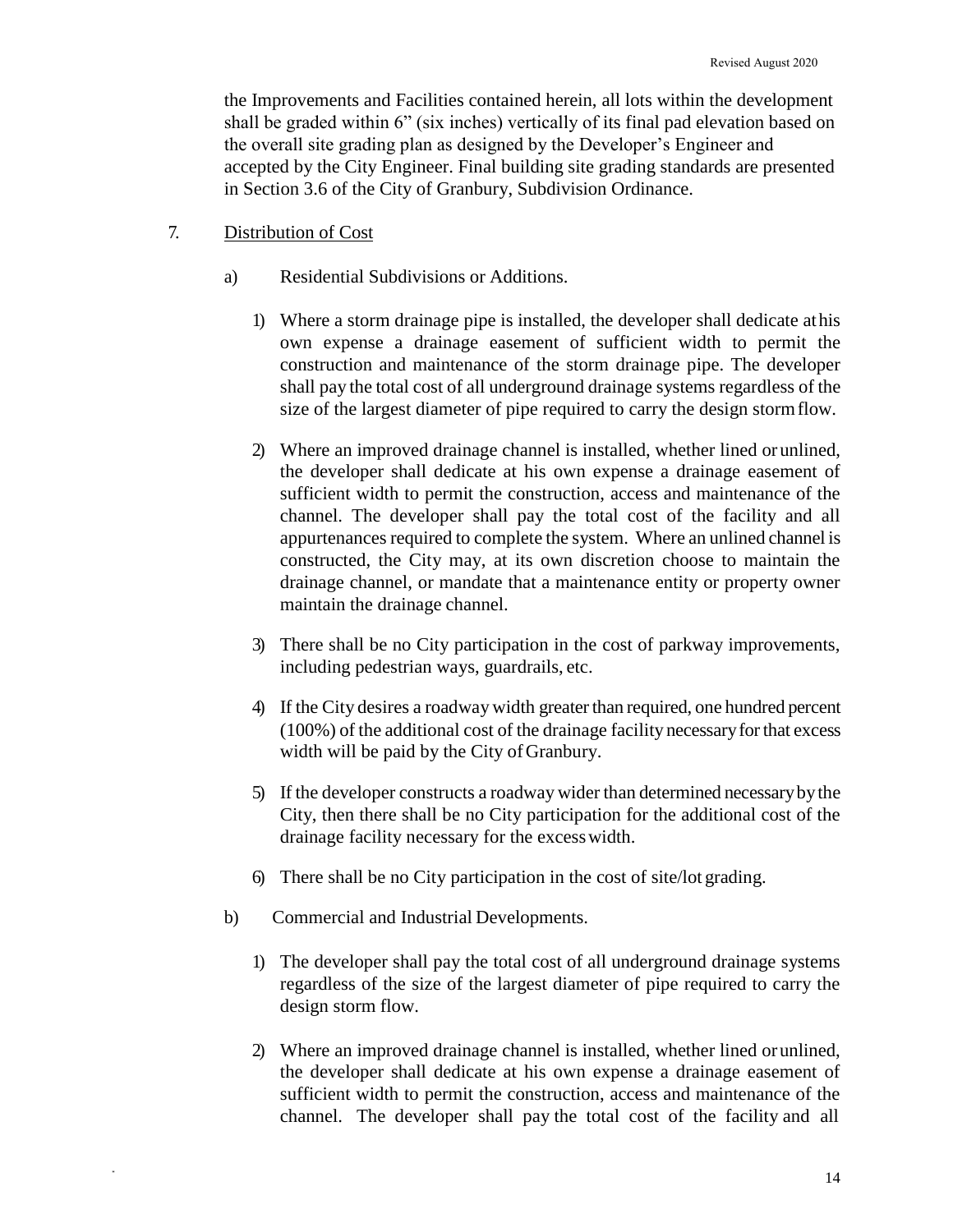appurtenances required to complete the system. Where an unlined channel is constructed, the City may, at its own discretion choose to maintain the drainage channel or mandate that a maintenance entity or property owner maintain the drainage channel.

- 3) There shall be no City participation in the cost of parkway improvements, including pedestrian ways, guardrails, etc.
- 4) If the City desires a roadway width greater than required, one hundred percent (100%) of the additional cost of the drainage facility necessaryforthat excess width will be paid by the City of Granbury.
- 5) If the developer constructs a roadway wider than determined necessarybythe City, then there shall be no City participation for the additional cost of the drainage facility necessary for the excesswidth.
- 6) Storm flow shall not be diverted from its natural drainage course to a perimeter street unless approved by the City. Where storm flow isdiverted, in the opinion of the City, there shall be no City participation for the additional cost of constructing and/or over sizing any drainage facility or appurtenance required to handle such diverted storm flow and the City's participation shall stay the same as if the diversion did not occur.
- 7) There shall be no City participation in the cost of site/lot grading.
- 8) If required by the City Engineer, the developer shall pay a construction inspection and materials testing fee established by either i.) the City of Granbury Fee Schedule, as amended; or, ii.) the invoiced amount of the of the company hired to do the testing as agreed to by both Parties. The construction inspection and materials testing fee shall be submitted as a cash deposit together with the signed Facilities Improvement Agreement (FIA) to the Director of Community Development. This amount may be adjusted by the developer or the City, upon written request, to conform to the actual construction cost upon completion and acceptance of the storm drainage and lot grading improvements, provided the difference is greater than twenty-five dollars (\$25.00).
- 9) Any replacement or relocation of an existing storm drainage facility required by the developer to accommodate a contemplated or projected use of a property shall be the responsibility of the developer. The plans for any such replacement or relocation shall be approved in writing by the City Engineer prior to initiation of construction.
- 10) No permanent structures shall be constructed over an existing or proposed storm drainage facility. In the event that the developer desires to construct a permanent structure over an existing storm drainage facility, the developer shall be responsible for the total cost of relocating the existing facility.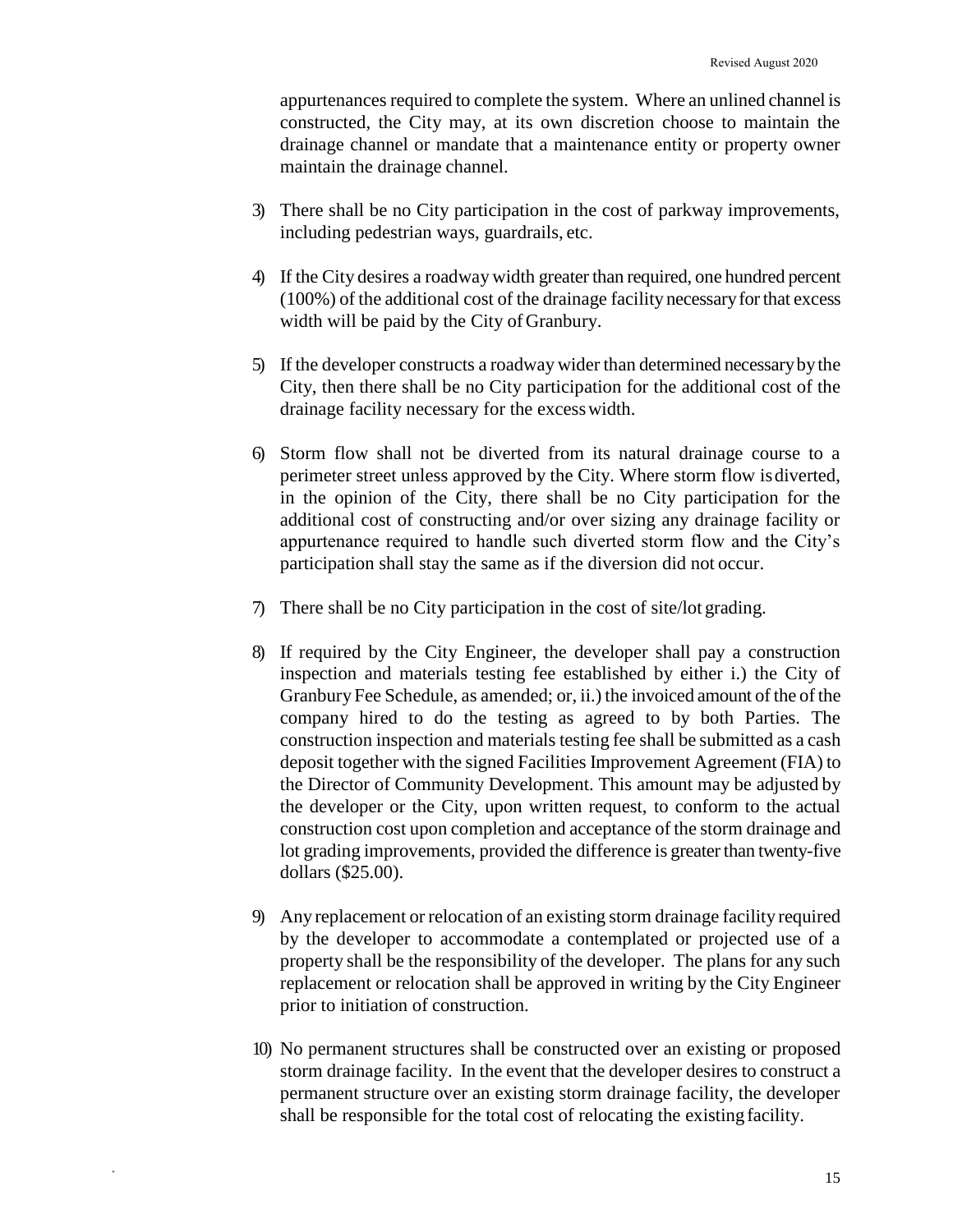- 11) The City shall assume its share of the cost of the storm drainage facilities only if funds are available for such participation. In the event that no funds are available for City participation, the developershall award the contract and deposit with the City cash or a bond in the amount of the total construction cost of the facility.
- 12) The following special cost distribution conditions shall be in lieu of, shall supersede and shall prevail over any of the standard cost distribution provisions stated in this subsection b, which may be in conflict herewith.
- 13) Based upon preliminary engineering design, the storm drainage improvements listed on the attached "Estimates of Probable Cost" are required. It is understood that actual sizes, quantities and costs may vary after detailed engineering is accomplished and bids are taken. The distribution of estimated cost between the developer and the City, as per paragraph above, for storm drainage improvements required herein is estimated shown on the attached "Estimate of ProbableCost".
- 14) The developer agrees that the work herein shall be completed within two (2) years from the date of approval of this agreement by the City Council. Itis understood that any obligation on the part of the City to make any refunds shall cease upon the expiration of the two (2) years, except when extended for one (1) year under the conditions set forth in the Public Improvement Policy.

#### V. Street Improvements by Developer

- 1. The developer agreesto install or cause to have installed the street, alleyand parkway improvements shown on the attached Exhibit "C", in accordance with plans and specifications prepared by the developer's engineer and approved by the City.
- 2. The developer hereby agrees and binds itself to construct all utilities and services in the streets to at least two (2) feet back of the curb line prior to the construction of the streets. All trenches shall be backfilled in accordance with current City specifications.
- 3. The developer agrees that all streets, including parkways, and alleys shall be constructed to the line and grade established in the approved final construction plans. It is the responsibility of the developer and his contractors to perform all construction in accordance with the approved construction plans and specifications. Any change in design required during construction shall be made by the Engineer whose seal and signature are shown on the plans. All changes shall be approved by the City Engineer.
- 4. The developer agrees that the Standard Specifications for Public Works Construction, North Central Texas Council of Governments, unless the City has adopted stricter standards which shall prevail, are hereby adopted by reference and made part of this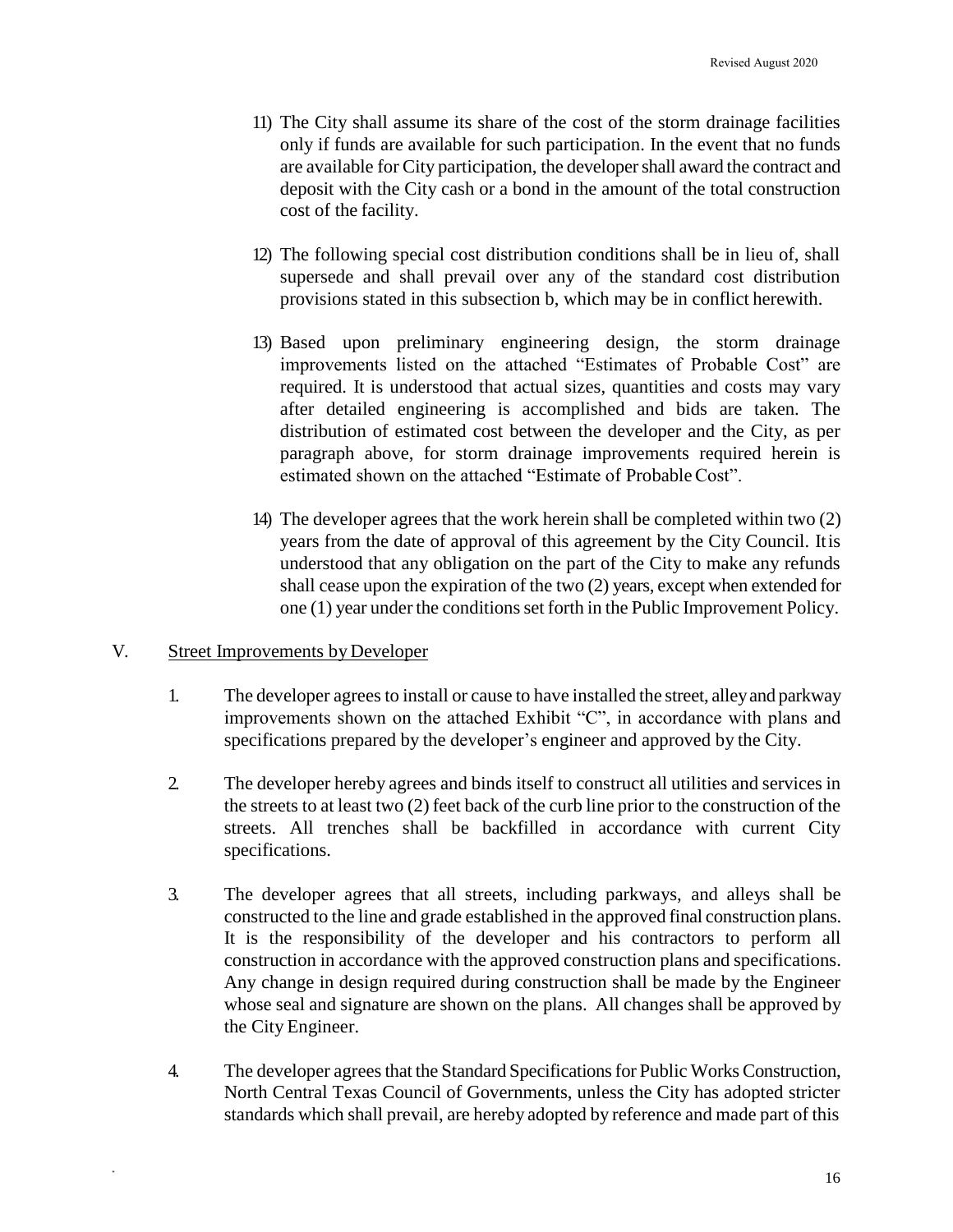agreement, which shall be controlling in construction and installation of street paving, curbs and gutters, sidewalks, utilities and other improvements required herein, unless the City has adopted stricter standards which shall prevail. Standard Specifications for construction of Highways, Streets and Bridges, 1993, Texas Department of Transportation, may also be referenced as applicable for particular items.

## 5. Distribution of Cost

- a) Interior and Perimeter Streets
	- 1) The developer shall bear the full cost of constructing all street improvements.
	- 2) If the developer constructs a wider or thicker street than required or requested by the City, there shall be no City participation for the cost of the extra width or thickness, unless otherwise authorized by City Council.

If the City Council determines that an improved roadway is needed for the proper and orderly development of the surrounding area, the perimeter street improvements shall be constructed at the time of development.

- b) Alleys The developer shall bear the full cost of constructing required improvements within alley right-of-ways.
- c) Sidewalks are required on both sides of all streets and shall be constructed as lots are built upon. Cost shall be paid by the builder or developer. It shall be the responsibility of the developer to ensure the installation of water, sewer, storm drainage and street light infrastructure (mains, valves, manholes, meter boxes, clean-outs, fire hydrants, etc.) do not conflict with the required location of the sidewalk. If such infrastructure is installed in conflict with the required location of the sidewalk, the developer shall bear the expense for utility relocation prior to final acceptance of the subdivision by theCity.
- d) Railroad Crossings -

- 1) The developer shall bear the full cost of constructing railroad crossings.
- 2) If the developer constructs a wider street than required by the City, there shall be no City participation in the cost of the crossing through the extra width, unless specifically authorized by CityCouncil.
- e) The developer shall pay a construction inspection and materials testingfee established pursuant to the City of Granbury Fee Schedule, as amended. The construction inspection and materials testing fee shall be submitted as a cash deposit together with the signed Facilities Improvement Agreement (FIA) to the Director of Community Development. This amount maybe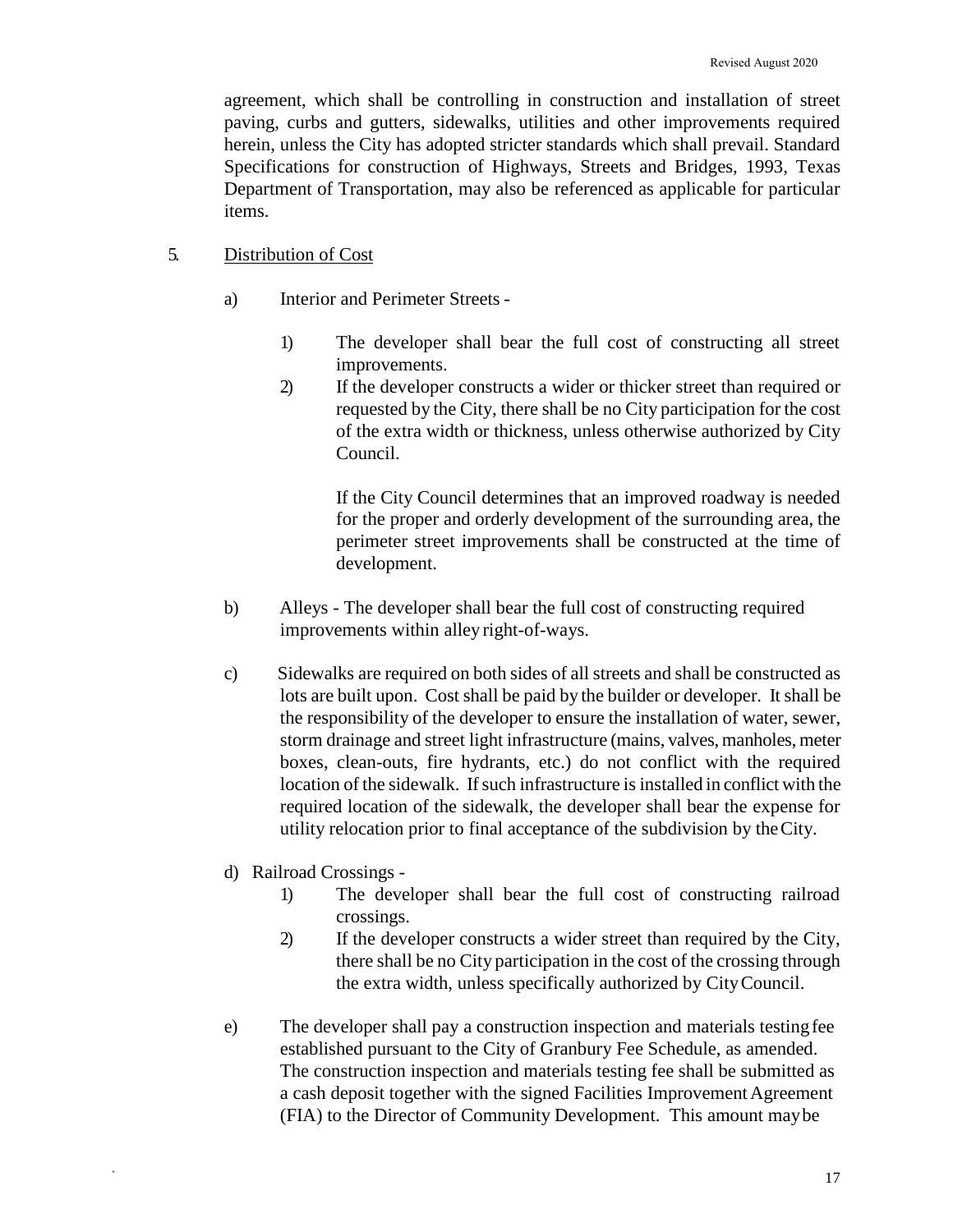adjusted by the developer or the City, upon written request, to conformto the actual construction cost upon completion and acceptance of the street improvements, provided the difference is greater than twenty-five dollars (\$25.00).

- f) The City shall assume a share of the cost of the street improvements only if funds are available for such participation. In the event that no funds are available for City participation, the developer shall award the contract and deposit with the City cash or a bond in the amount of the total construction cost of the facility.
- 6. The following special cost distribution conditions shall be in lieu of, shallsupersede and shall prevail over any of the standard cost distribution provisions, stated in paragraph 5, which may be in conflict herewith.
	- a) None in this agreement.
- 7. Based upon preliminary engineering design, the roadway improvementslisted on the attached Exhibit 'C' Street improvements/estimates of probable costs" contained within Section XI, Summary of Costs are required. It is understood that actual sizes, quantities and costs may vary after detailed engineering is accomplished and bids are taken. The distribution of estimated cost between the developer and the City, as per paragraph 5 above, for all roadway improvements required herein is estimated as shown within Section XI, Summary of Costs.
- 8. The developer agrees that the work herein shall be completed within two (2) years from the date of approval of this agreement by the CityCouncil. It is understood that any obligation on the part of the City to make any refunds shall cease upon the expiration of the two (2) years, except when extended for one (1) year under the conditions set forth in the Public Improvement Policyor bymutual written agreement by both the Developer and City.

## VI. Street Light Improvements byDeveloper

- 1. The developer agrees to install or have installed street lights at the locations shown on the attached Exhibit "E", in accordance with plans and specifications prepared by the developer's engineer and approved by theCity.
- 2. The developer agrees and binds itself to dedicate all easements required for the installation and maintenance of the street lights and to provide for the installation of any electrical transformers required for the proper operation of the streetlights.
- 3. Distribution of Cost

\*

a) Interior Streets - The developer shall bear the full cost of installing streetlights and appurtenances on interior streets.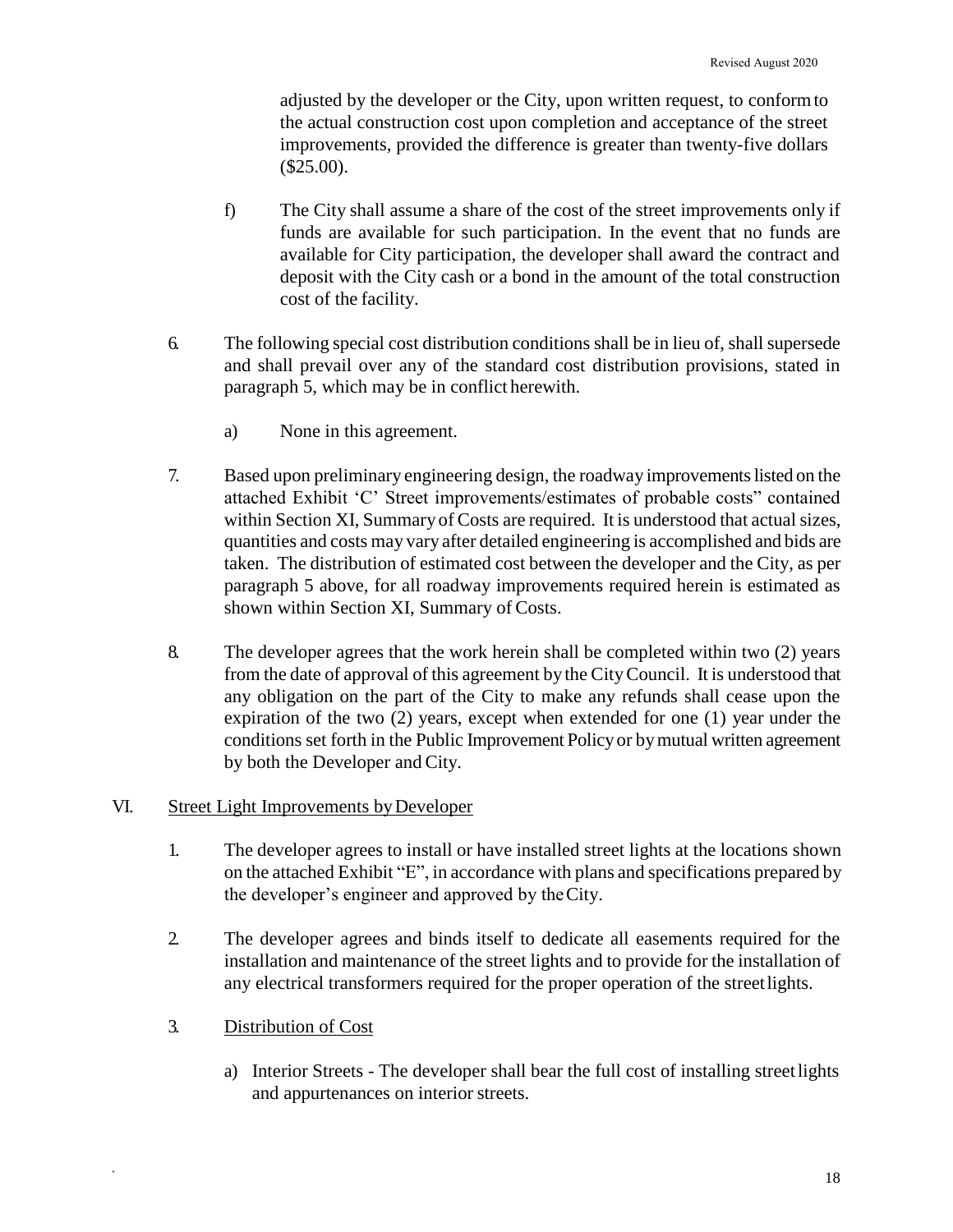- b) Perimeter Streets
	- 1) The developer shall bear the full cost of installing street lights along all perimeter streets except when the street is a thoroughfare. As street lights are required for each direction of traffic on thoroughfare streets, the developer shall only bear the cost of installing street lights for the direction of traffic adjacent to the developing property.
- c) The developer shall pay for the electricity until building permits have been issued for 50% of the lots within that phase of development or for two  $(2)$  years from the date of installation, after which the City shall pay for the electricity. It shall be the responsibility of the developer to notice the City after 50% of the lots for each phase has been permitted.
- d) The developer shall pay a construction inspection and materials testing fee established pursuant to the City of Granbury Fee Schedule, as amended. The construction inspection and materials testing fee shall be submitted as a cash deposit together with the signed Facilities Improvement Agreement (FIA) to the Director of Community Development. This amount may be adjusted by the developer or the City, upon written request, to conform to the actual construction cost upon completion and acceptance of the street improvements, provided the difference is greater than twenty-five dollars(\$25.00).
- 4. The following special cost distribution conditions shall be in lieu of, shallsupersede and shall prevail over any of the standard cost distribution provisions stated above which may be in conflict herewith.
	- a) None in this agreement.
- 5. The distribution of estimated cost for all street lighting facilities required herein is estimated as shown on the attached "Estimate of ProbableCost".
- 6. The developer agrees that the work herein shall be completed within two (2) years from the date of approval of this agreement by the CityCouncil. It is understood that any obligation on the part of the City to make any refunds shall cease upon the expiration of the two (2) years, except when extended for one (1) year under the conditions set forth in the Public Improvement Policy.

# VII. Park Improvements by Developer

\*

1. The developer agrees to install or to have installed the park improvement shown on the submitted Park Plan and itemized on Exhibit "G". The developer further agrees that the park improvements shall be built in accordance with plans and specifications prepared by the developer's engineer and approved by the City.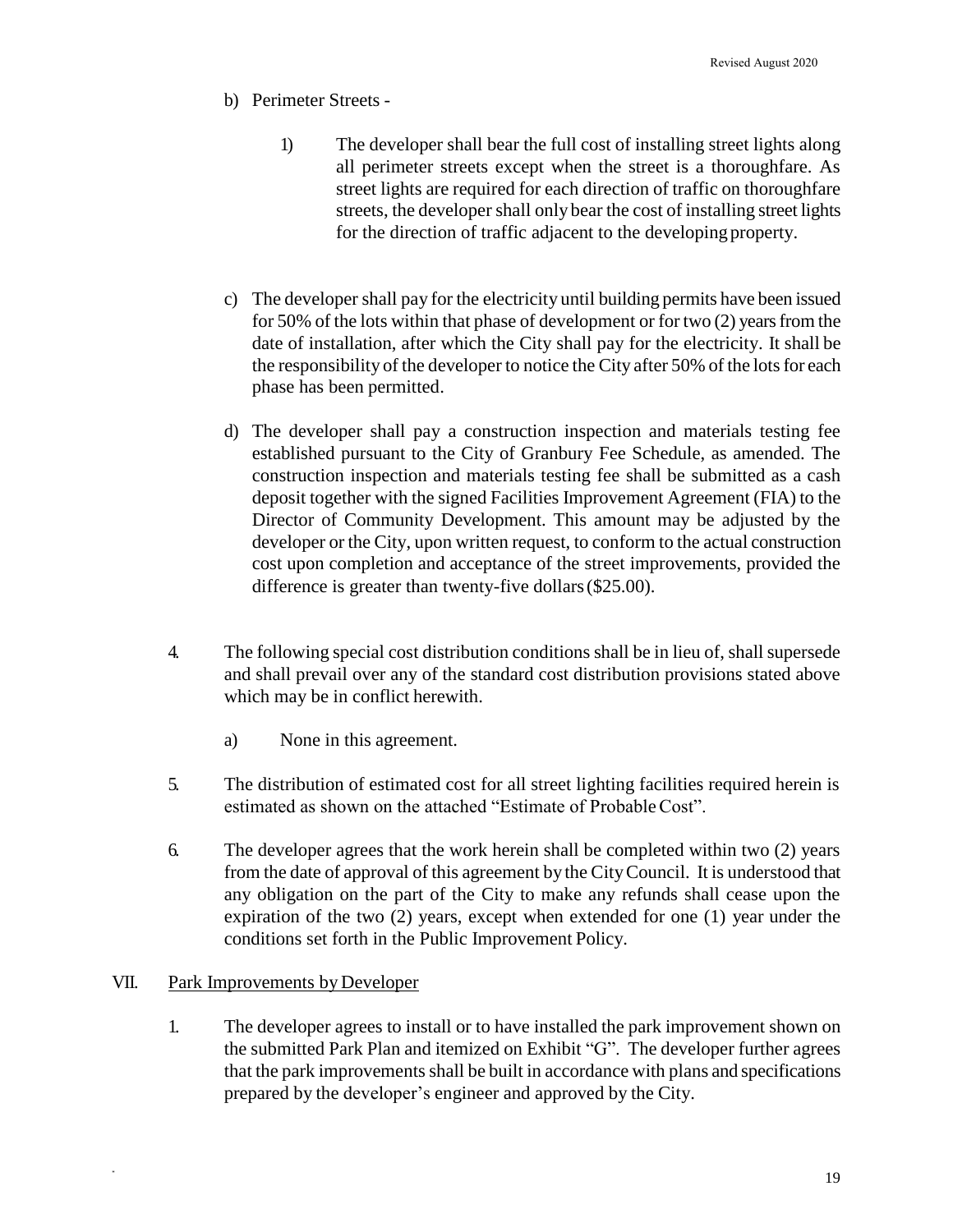- 2. All park improvements shall be constructed in accordance with the approved construction plans and specifications. Any change in design from the approved park plan shall require the prior written approval of the City prior to implementation. The changes shall be reviewed and approved or denied by the Community Services Director.
- 3. The developer agrees that the Standard Specifications for Public Works Construction, North Central Texas Council of Governments, are hereby adopted by reference and made part of this agreement, unless the City has adopted stricter standards for construction, which shall be controlling in construction and installation of all applicable improvements. Adherence to the Standard Specifications for construction of Highways, Streets and Bridges, 1993, Texas Department of Transportation, shall also be required where applicable.
	- a) Parking areas, pedestrian sidewalks and ADA sidewalk ramps, neighborhood illumination poles, etc., at the designated locations, shall be constructed in accordance with adopted standards of the City of Granbury, North Central Texas Council of Governments and the State of Texas and all costs associated therewith shall be the responsibility of the developer. Additionally, all costs associated with approved park amenities (playground equipment, play courts, etc.) as shown on the approved park plan shall be the responsibility of the developer.
	- b) The developer shall pay a construction inspection and materials testing fee established pursuant to the City of Granbury Fee Schedule, as amended. The construction inspection and materials testing fee shall be submitted as a cash deposit together with the signed Facilities Improvement Agreement (FIA) to the Director of Community Development. This amount may be adjusted by the developer or the City, upon written request, to conform to the actual construction cost upon completion and acceptance of the park improvements, provided the difference is greater than twenty-five dollars(\$25.00)
- 4. Based upon preliminary park design, the improvements for the development of the park are listed on the attached "Estimate of Probable Cost" are required to be submitted by the developer and approved by the City. It is understood that actual sizes, quantities and costs may vary after detailed design is complete and bids are taken. The distribution of estimated cost between the developer and the City are shown in Section XI 'Summary of Costs' contained herein, and is reflected on the attached exhibit "'G' Park improvements/estimates of probable costs w/ Park Plan.
- 5. The developer agrees that the work herein shall be completed within two (2) years from the date of approval of this Agreement by the CityCouncil, in accordance with the requirements of the City's Public Improvement Policy. If construction has not been completed within the above-prescribed time frame, the Citymay take whatever action is required to insure prompt completion of the park improvements, including but not limited to, awarding a construction contract for the improvements and requiring forfeiture of the performance bond or security deposit to pay all costs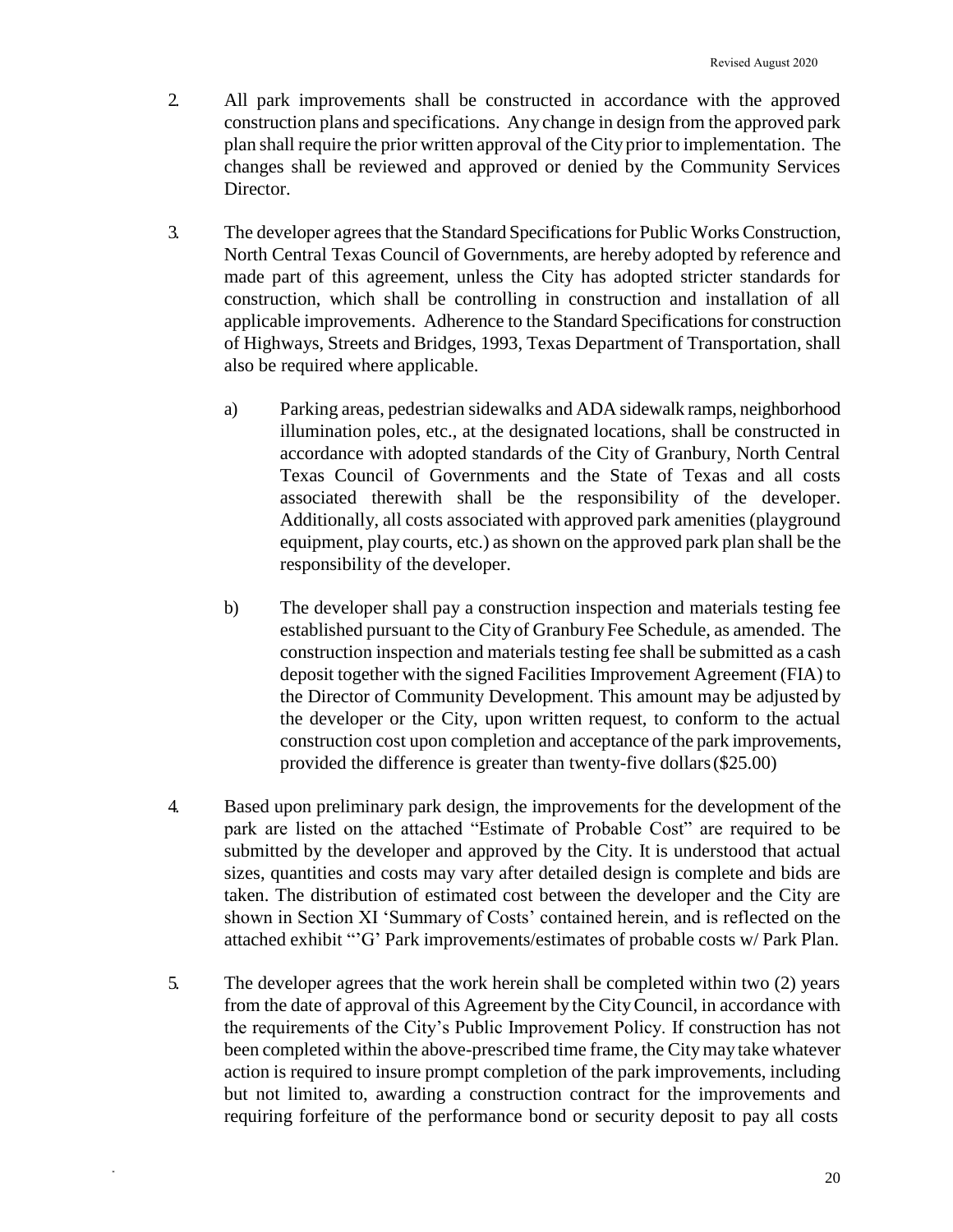resulting from failure of the developer to complete the improvements. Such costs shall include, but not be limited to; construction costs, engineering costs, administrative and legal expenses, damages, etc.

## X. Street Signs, Public & Private

- 1. The developer agrees to submit a cash deposit together with the executed copy of this agreement to the Director of Community Development for the installation of the street signs shown on the attached "Exhibit F/estimates of probably costs".
- 2. In order to provide uniformity and consistency in materials and workmanship throughout the City, the City agrees and binds itself to obtain, locate and install all street name signs for public streets within the development.
- 3. Should the Developer propose the use of non-standard signsfor private streets within the development, the Developer will need the approval of the street sign design from City of Granbury and Hood Count 911 prior to presenting this FIA to Council for final consideration and approval. Private street signs will be secured as a part of the development. However, if the Developer purchases and installs the approved alternate street sign design at his own expense, the cash deposit securing the signs will be returned to the Developer on the City has issued the Final Acceptance of improvements contained herein.
- 4. Intersections created by streets within the subdivision that intersect a perimeterstreet shall be considered intersections within the development.
- 5. This development results in the creation of intersection(s). At the current cost of \$275.00 per intersection, the total cost to the developer is \$ .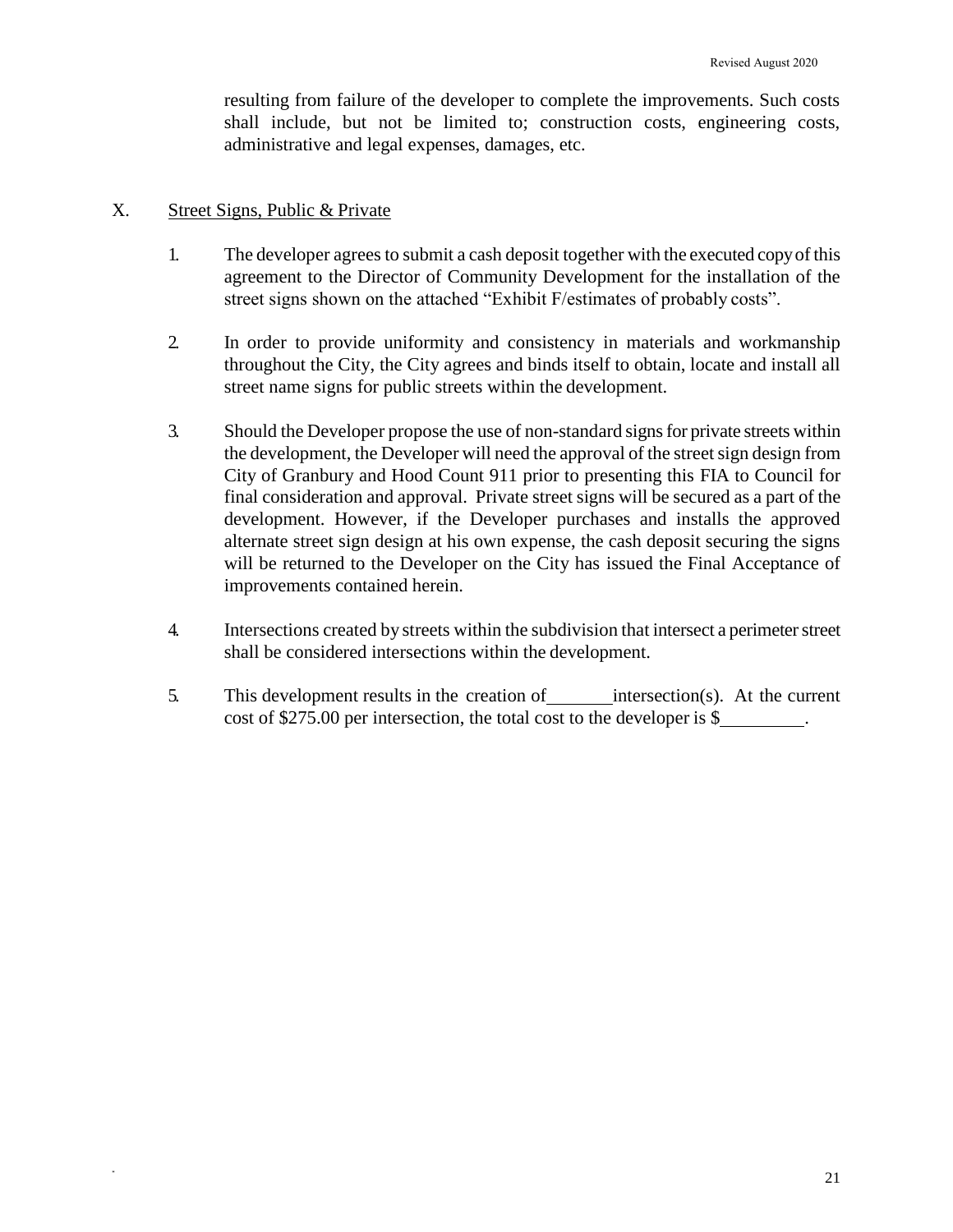| XI. | <b>Summary of Costs</b>                                                                                                         |           |      |       |
|-----|---------------------------------------------------------------------------------------------------------------------------------|-----------|------|-------|
|     | <b>Construction Costs</b>                                                                                                       | Developer | City | Total |
|     | Water Improvements                                                                                                              |           |      |       |
|     | Wastewater Improvements                                                                                                         |           |      |       |
|     | <b>Storm Drainage</b>                                                                                                           |           |      |       |
|     | <b>Street Improvements</b>                                                                                                      |           |      |       |
|     | Park Improvements                                                                                                               |           |      |       |
|     | Street Lights (a)                                                                                                               |           |      |       |
|     | <b>Total Construction Cost</b>                                                                                                  |           |      |       |
|     | <b>Cash Payments</b>                                                                                                            |           |      |       |
|     | Inspection & Testing Fee $(3%)$                                                                                                 |           |      |       |
|     | Street Sign Payment (\$275.00 each)                                                                                             |           |      |       |
|     | Street Lights (b)                                                                                                               |           |      |       |
|     | Electric Infrastructure (c)                                                                                                     |           |      |       |
|     |                                                                                                                                 |           |      |       |
|     | <b>Total Cash Payment Amount</b>                                                                                                |           |      |       |
|     |                                                                                                                                 |           |      |       |
|     | <b>Total Project Cost</b>                                                                                                       |           |      |       |
|     | Please provide the following information:                                                                                       |           |      |       |
| (a) | Street light improvements are to be installed by either United Cooperative, Tri-County<br>Electric or by any other Cooperative. |           |      |       |

(b) Street light improvements are to be installed by the City of Granbury.

\*

(c) Electric improvements are to be installed by the City of Granbury. If installed by another franchise, provide signed letter from Franchised Electric provider regarding electric infrastructure. Form provided by City of Granbury.

The Developer agrees to pay a park dedication fee-in-lieu of dedicating public park land as prescribed in Section 4.12 of the Subdivision Ordinance. The Developer's fee calculated at \$2500 per dwelling unit totals \$ . Said fee shall be required to be paid prior to filing of the plat for record.

The Developer has provided the City of Granbury with a non-refundable deposit equal to \$ utilized for (*street, sidewalk, cul-de-sac urban standard, storm drainage*) improvements along *(Street Name(s)*). Such non-refundable deposit is required by the DRC Comment Deadline and included in the FIA.

The Developer agrees to pay a Tree Replacement Credit of \$ to the City of Granbury in accordance with Article 13 of the City of Granbury Zoning Ordinance. Said fee shall be required to be paid prior to filing of the plat for record.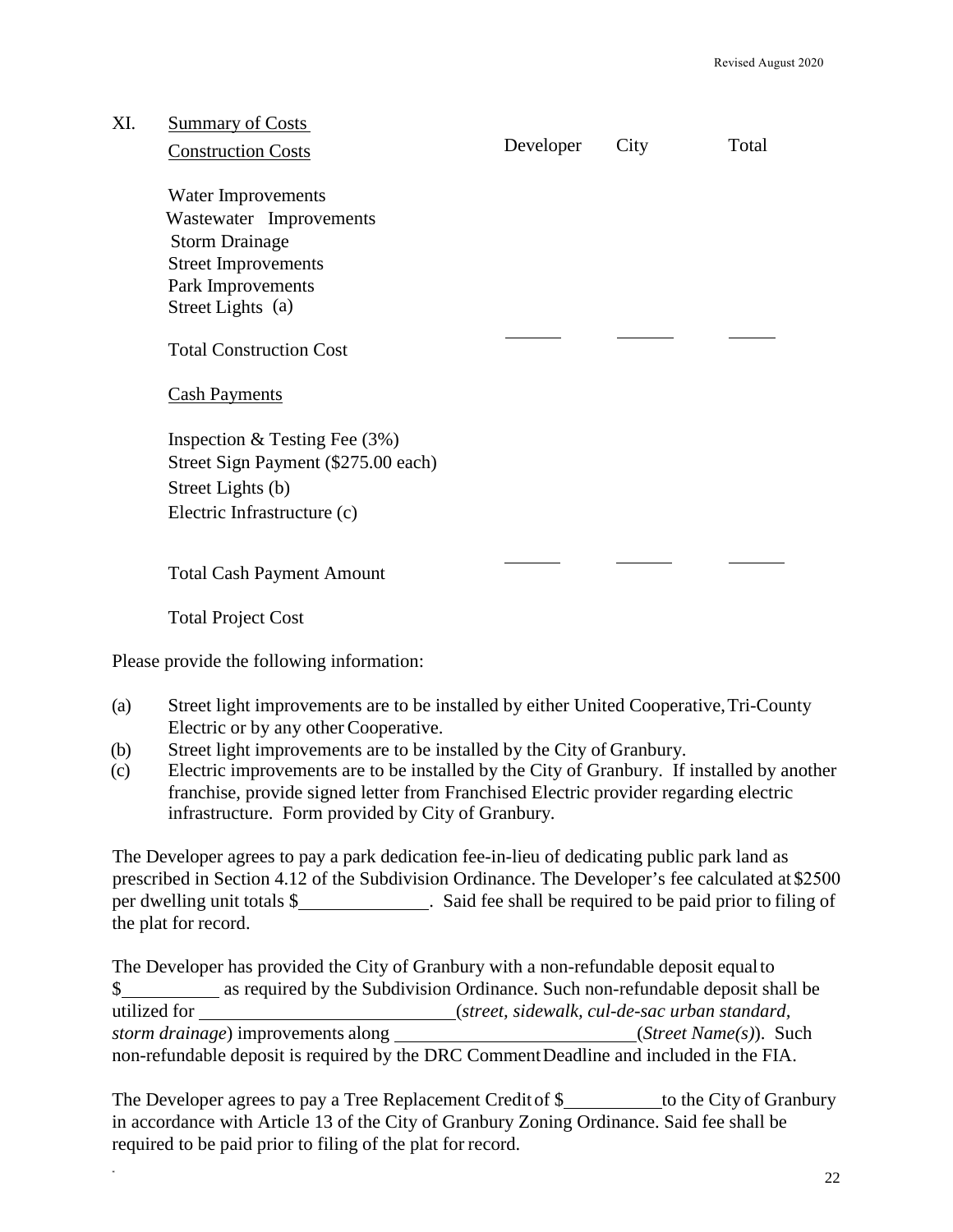The Facilities Improvement Agreement (FIA) has been approved by the following Staff Members and forwarded to City Council for approval.

Director of Community Development Director of Building & Permitting

Director of Public Works City Engineer

**IN TESTIMONY WHEREOF**, each of the parties has caused this instrument to be executed by its undersigned duly authorized representatives as of the date hereinabove first mentioned.

#### DEVELOPER CITY OF GRANBURY

Signature City Manager, Chris Coffman Date

Printed Name

Title - Company Name

DEVELOPER'S DESIGN ENGINEER

Signature

Printed Name

Firm or Company Name

\*

Exhibits: 'A' Water & 'B' Wastewater improvements/estimates of probable costs;

- 'C' Street improvements/estimates of probable costs;
- 'D' Storm Drainage & Site/Lot Grading improvements/estimates of probable costs;
- 'E' Street Light improvements/estimates of probable costs;
- 'F' Street Sign improvements/estimates of probable costs,
- 'G' Park improvements/estimates of probable costs w/ Park Plan;
- 'H' Standard Letter of Inspection & Acceptance, which shall be provided by Developer's Engineer

| Distribution of Originals: Developer |                                      |
|--------------------------------------|--------------------------------------|
|                                      | City Secretary                       |
| Distribution of Copies:              | Community Development Department     |
|                                      | <b>Public Works Department</b>       |
|                                      | <b>Community Services Department</b> |